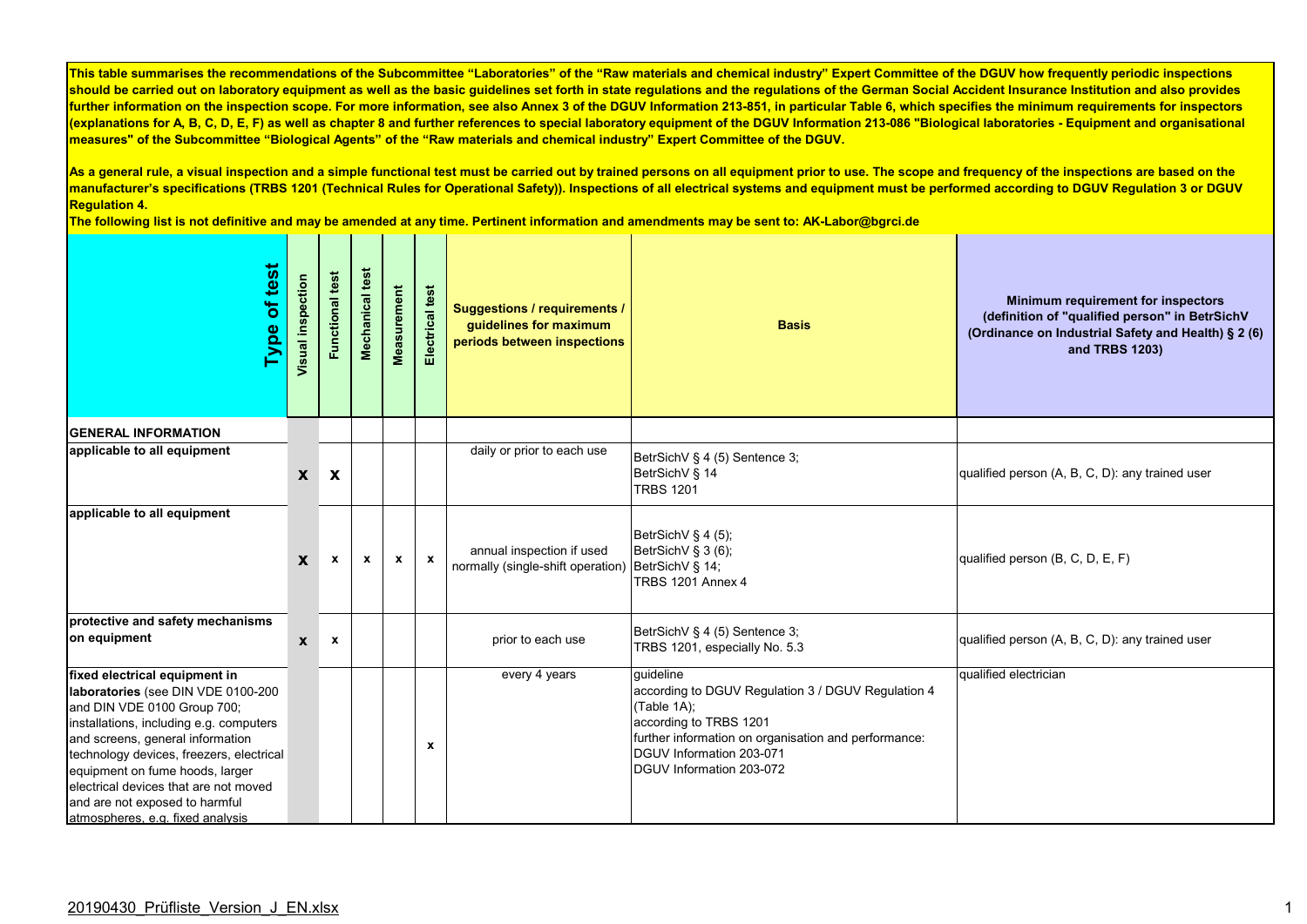As a general rule, a visual inspection and a simple functional test must be carried out by trained persons on all equipment prior to use. The scope and frequency of the inspections are based on the **manufacturer's specifications (TRBS 1201 (Technical Rules for Operational Safety)). Inspections of all electrical systems and equipment must be performed according to DGUV Regulation 3 or DGUV Regulation 4.** 

| test<br>$\overline{\sigma}$<br><b>Type</b>                                                                                                                                                                                                                                                                                                                                               | inspection<br>Visual | test<br>Functional | Mechanical test | Measurement | lectrical test<br>ш | <b>Suggestions / requirements /</b><br>guidelines for maximum<br>periods between inspections | <b>Basis</b>                                                                                                                                                                                                                                        | Minimum requirement for inspectors<br>(definition of "qualified person" in BetrSichV<br>(Ordinance on Industrial Safety and Health) § 2 (6)<br>and TRBS 1203) |
|------------------------------------------------------------------------------------------------------------------------------------------------------------------------------------------------------------------------------------------------------------------------------------------------------------------------------------------------------------------------------------------|----------------------|--------------------|-----------------|-------------|---------------------|----------------------------------------------------------------------------------------------|-----------------------------------------------------------------------------------------------------------------------------------------------------------------------------------------------------------------------------------------------------|---------------------------------------------------------------------------------------------------------------------------------------------------------------|
| non-stationary electrical equipment<br>in laboratories (see DIN VDE 0100-<br>200 and DIN VDE 0100 Group 700;<br>including private electrical appliances:<br>mobile laboratory equipment, laptops<br>with connecting cables, mains-<br>operated devices, extension and<br>connecting cables, heating devices,<br>measuring devices, table lamps, rotary<br>stirrers, rotary evaporators ) |                      | x                  |                 |             | $\mathbf x$         | biannually<br>annually                                                                       | quideline<br>according to DGUV Regulation 3/DGUV Regulation 4<br>(Table 1B);<br>according to TRBS 1201;<br>further information on organisation and performance:<br>DGUV Information 203-049<br>DGUV Information 203-070<br>DGUV Information 203-071 | qualified electrician (or person trained in electrical work<br>under guidance and supervision by a qualified<br>electrician)                                  |
| workplace waste                                                                                                                                                                                                                                                                                                                                                                          | X                    |                    |                 |             |                     | annually                                                                                     | DGUV Information 213-851 Section 4.16.2                                                                                                                                                                                                             | qualified person (A, B, C): trained user                                                                                                                      |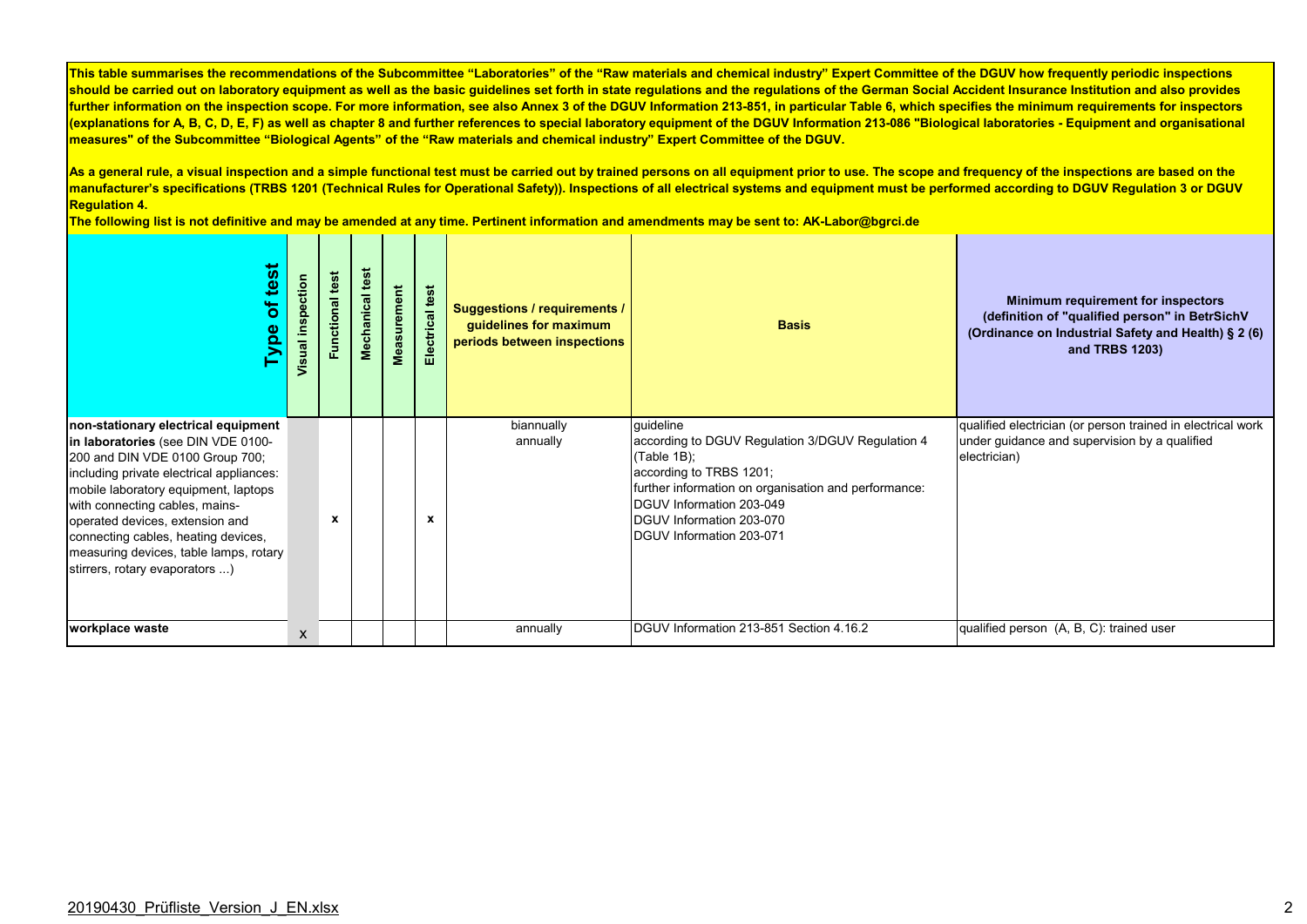As a general rule, a visual inspection and a simple functional test must be carried out by trained persons on all equipment prior to use. The scope and frequency of the inspections are based on the **manufacturer's specifications (TRBS 1201 (Technical Rules for Operational Safety)). Inspections of all electrical systems and equipment must be performed according to DGUV Regulation 3 or DGUV Regulation 4.** 

| of test<br><b>Type</b>                                                                                                                                                                                                                                                                                                                        | Visual inspection | test<br>Functional | <b>Mechanical test</b> | Measurement  | Electrical test | <b>Suggestions / requirements /</b><br>guidelines for maximum<br>periods between inspections | <b>Basis</b>                                                                                                                                                                                                                                                                                                         | Minimum requirement for inspectors<br>(definition of "qualified person" in BetrSichV<br>(Ordinance on Industrial Safety and Health) § 2 (6)<br>and TRBS 1203) |
|-----------------------------------------------------------------------------------------------------------------------------------------------------------------------------------------------------------------------------------------------------------------------------------------------------------------------------------------------|-------------------|--------------------|------------------------|--------------|-----------------|----------------------------------------------------------------------------------------------|----------------------------------------------------------------------------------------------------------------------------------------------------------------------------------------------------------------------------------------------------------------------------------------------------------------------|---------------------------------------------------------------------------------------------------------------------------------------------------------------|
| installations/equipment in<br>potentially explosive atmospheres<br>equipment, protective systems, safety,<br>controlling and regulating devices<br>according to Directive 2014/34/EU<br>including their connecting systems as<br>components of an installation;<br>ventilation systems, fume hoods, gas<br>alarm systems and inerting systems |                   | $\mathbf{x}$       | $\mathbf{x}$           | $\mathbf{x}$ | $\mathbf{x}$    | every 6 years<br>every 3 years<br>annually                                                   | BetrSichV Annex 2 Section 3 No. 5.1,<br>BetrSichV Annex 2 Section 3 No. 5.4<br>TRBS 1201 part 1;<br>TRBS 1201 part 3;<br><b>TRBS 1123</b><br>BetrSichV Annex 2 Section 3 No. 5.2<br>TRBS 1201 part 1;<br>TRBS 1201 part 3;<br><b>TRBS 1123</b><br><b>TRBS</b><br>BetrSichV Annex 2 Section 3 No. 5.3<br>1201 part 1; | qualified person according to BetrSichV Annex 2<br>Section 3 No. 3                                                                                            |
| <b>SPECIFIC EQUIPMENT</b><br>fume hoods                                                                                                                                                                                                                                                                                                       |                   |                    |                        |              |                 | every working day                                                                            | DGUV Information 213-851, Section 7.3;                                                                                                                                                                                                                                                                               | qualified person (A, B, C, D, E): user, trained in the                                                                                                        |
|                                                                                                                                                                                                                                                                                                                                               |                   | $\pmb{\chi}$       |                        |              |                 |                                                                                              | Handlungsanleitung zur Abzugsprüfung der BG Chemie<br>(Fume hoods inspection guidelines of BG Chemie);<br>BG RCI Information Sheet T 032 Laborabzüge - Bauarten<br>und sicherer Betrieb (Laboratory fume hoods - types and<br>safe operation) (DGUV Information 213-857)                                             | operation of fume hoods and their functions                                                                                                                   |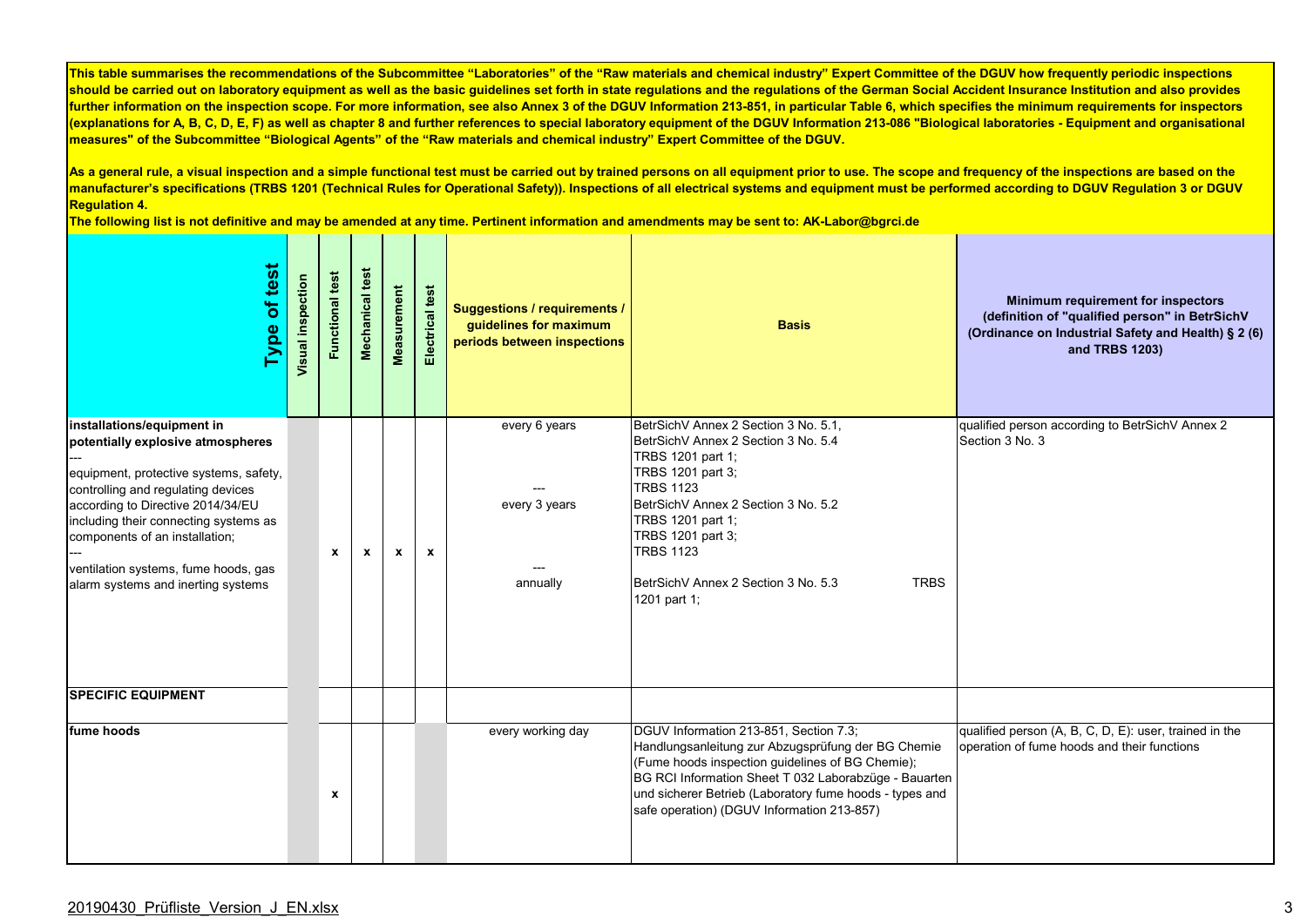As a general rule, a visual inspection and a simple functional test must be carried out by trained persons on all equipment prior to use. The scope and frequency of the inspections are based on the **manufacturer's specifications (TRBS 1201 (Technical Rules for Operational Safety)). Inspections of all electrical systems and equipment must be performed according to DGUV Regulation 3 or DGUV Regulation 4.** 

| Type of test                                                                                                                                                    | Visual inspection | <b>Functional test</b> | Mechanical test | Measurement               | test<br>Electrical | <b>Suggestions / requirements /</b><br>guidelines for maximum<br>periods between inspections | <b>Basis</b>                                                                                                                                                                                                                                                                                        | Minimum requirement for inspectors<br>(definition of "qualified person" in BetrSichV<br>(Ordinance on Industrial Safety and Health) § 2 (6)<br>and TRBS 1203)                                                                                                                             |
|-----------------------------------------------------------------------------------------------------------------------------------------------------------------|-------------------|------------------------|-----------------|---------------------------|--------------------|----------------------------------------------------------------------------------------------|-----------------------------------------------------------------------------------------------------------------------------------------------------------------------------------------------------------------------------------------------------------------------------------------------------|-------------------------------------------------------------------------------------------------------------------------------------------------------------------------------------------------------------------------------------------------------------------------------------------|
| fume hoods, general                                                                                                                                             |                   |                        | $\mathbf{x}$    | $\mathbf{x}$              |                    | annually                                                                                     | DGUV Information 213-851, Section 7.3;<br>Fume hoods inspection guidelines of BG Chemie;<br>BG RCI Information Sheet T 032 Laborabzüge - Bauarten<br>und sicherer Betrieb (laboratory fume hoods - types and<br>safe operation) (DGUV Information 213-857);<br>on-site test methods: DIN EN 14175-4 | qualified person (B, C, D, E): competent person (see BG<br>Chemie guidelines); requirement: completion of fume<br>hoods manufacturer training or equivalent knowledge<br>from professional experience                                                                                     |
| fume hoods (radionuclide fume<br>hoods), with filtration equipment                                                                                              |                   | $\mathbf{x}$           |                 | X                         |                    | acceptance test after<br>installation, prior to start-up                                     | DIN 25466:2012-08, Section 9: Nachweis der<br>einwandfreien lüftungstechnischen Funktion (verification<br>of correct ventilation function)                                                                                                                                                          | qualified person (B, C, D, E): competent person (see<br>Handlungsanleitung zur Abzugsprüfung der BG Chemie<br>(Fume hoods inspection guidelines of BG Chemie));<br>requirement: completion of fume hoods manufacturer<br>training or equivalent knowledge from professional<br>experience |
| recirculating fume hoods or fume<br>hoods with filtration<br>systems/recirculating air extraction<br>systems with filter/ ductless filtering<br>fume enclosures |                   |                        | $\mathbf{x}$    | $\boldsymbol{\mathsf{x}}$ |                    | annually                                                                                     | filtration equipment according to the manufacturer's<br>specifications;<br>DIN 12927:1995-10: Laboreinrichtungen - Absaugboxen<br>mit Luftrückführung (Laboratory furniture - ductless<br>filtering fume enclosures);<br>DGUV Information 213-851, Section 6.3.2                                    | qualified person (B, C, D, E): competent person (see<br>Handlungsanleitung zur Abzugsprüfung der BG Chemie<br>(Fume hoods inspection guidelines of BG Chemie));<br>requirement: completion of fume hoods manufacturer<br>training or equivalent knowledge from professional<br>experience |
| respiratory protection                                                                                                                                          | $\boldsymbol{x}$  |                        |                 |                           |                    | prior to each use                                                                            | DGUV Rule 112-190 Section 3.2.7;<br>DGUV Rule 112-190 Section 3.2.12                                                                                                                                                                                                                                | qualified person (B, C, D, E);<br>visual inspection by trained user (also A)                                                                                                                                                                                                              |
| respiratory protection                                                                                                                                          |                   |                        | $\mathbf{x}$    |                           |                    | maintenance and inspection<br>periods according to the<br>manufacturer's specifications      | DGUV Rule 112-190 Section 3.3                                                                                                                                                                                                                                                                       | qualified person (B, C, D, E): person competent in this<br>area, e.g. following manufacturer training, experience<br>working with respiratory protection equipment                                                                                                                        |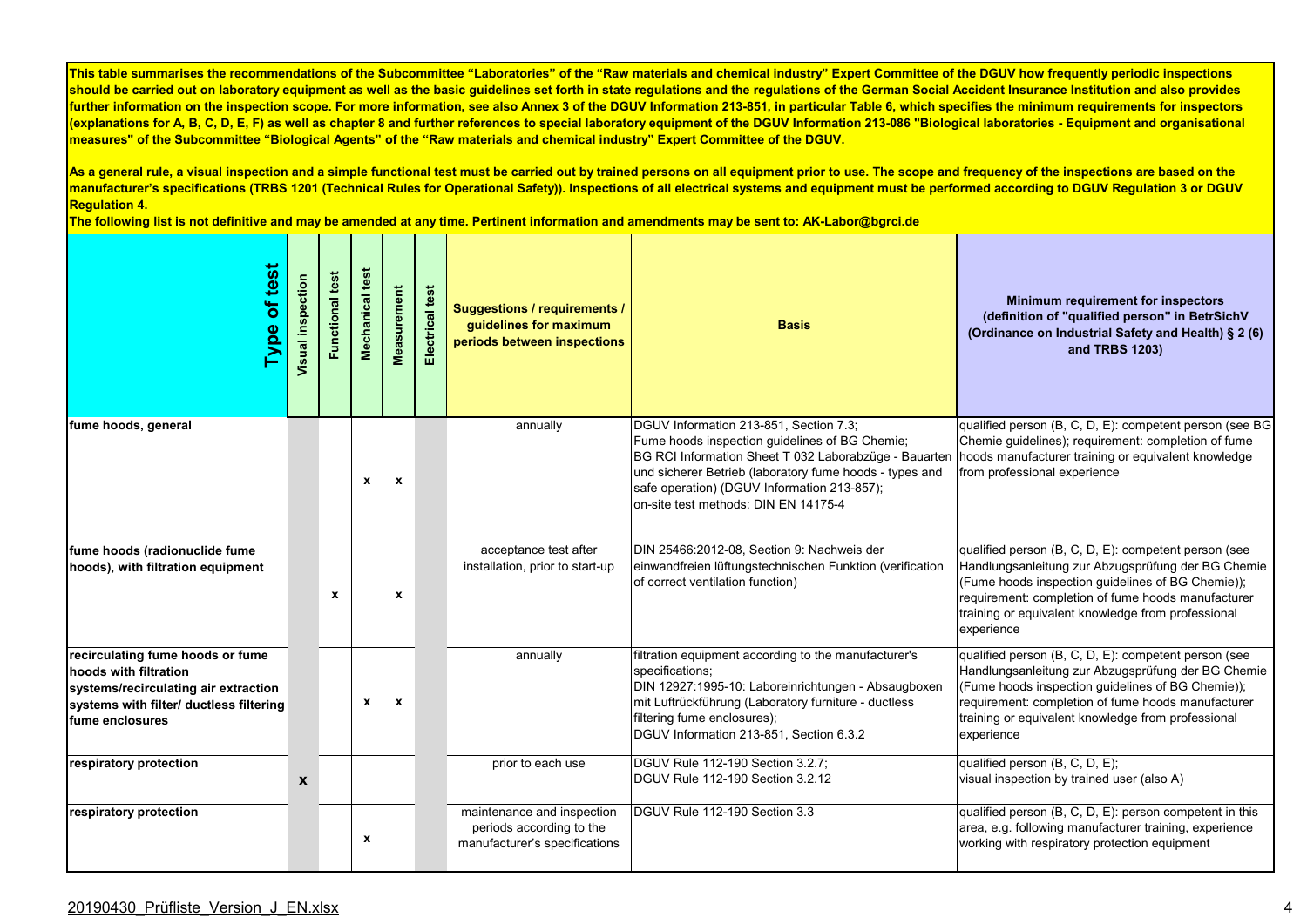As a general rule, a visual inspection and a simple functional test must be carried out by trained persons on all equipment prior to use. The scope and frequency of the inspections are based on the **manufacturer's specifications (TRBS 1201 (Technical Rules for Operational Safety)). Inspections of all electrical systems and equipment must be performed according to DGUV Regulation 3 or DGUV Regulation 4.** 

| of test<br>Type                                                        | Visual inspection | test<br>Functional | Mechanical test  | Measurement  | Electrical test | <b>Suggestions / requirements /</b><br>guidelines for maximum<br>periods between inspections | <b>Basis</b>                                                                                                                                                                                      | Minimum requirement for inspectors<br>(definition of "qualified person" in BetrSichV<br>(Ordinance on Industrial Safety and Health) § 2 (6)<br>and TRBS 1203) |
|------------------------------------------------------------------------|-------------------|--------------------|------------------|--------------|-----------------|----------------------------------------------------------------------------------------------|---------------------------------------------------------------------------------------------------------------------------------------------------------------------------------------------------|---------------------------------------------------------------------------------------------------------------------------------------------------------------|
| respiratory protection - bottles for<br>respiratory protection devices |                   |                    | $\mathbf{x}$     | $\mathbf{x}$ |                 | every 5 years                                                                                | BetrSichV Annex 2 Section 4 No. 6.9, Table 12;<br>DGUV Rule 112-190 Section 3.3                                                                                                                   | authorised inspection agencies, experts (F)                                                                                                                   |
| eye protection                                                         | X                 |                    |                  |              |                 | prior to each use                                                                            | DGUV Rule 112-192 Section 3.3.1.1                                                                                                                                                                 | qualified person (A, B, C, D, E): user trained in the use<br>of the protective equipment, and in the specifications of<br>its condition                       |
| autoclaves (test autoclaves)                                           | X                 |                    |                  |              |                 | prior to each use                                                                            | BetrSichV § 14 (2) or § 16;<br>BetrSichV Annex 2 Section 4 No. 5 and 7.20:<br>TRBS 1201 part 2;                                                                                                   | qualified person (B, C, D, E): competent person,<br>experience working with autoclaves                                                                        |
|                                                                        |                   |                    | X                |              |                 | internal inspection: every 10<br>years; resistance test every 10<br>years                    | BetrSichV § 14 (2) or BetrSichV § 16;<br>BetrSichV Annex 2 Section 4 No. 5 and 7.20;<br>TRBS 1201 Part 2:<br>see also:                                                                            | if pressure x contents (PS $x$ V) < 100 bar x L qualified<br>person according to BetrSichV Annex 2 Section 4 No. 3<br>(D,E)                                   |
|                                                                        |                   |                    | $\boldsymbol{x}$ |              |                 | internal inspection: every 5<br>years; resistance test every 5<br>years                      | https://www.bqrci.de/fileadmin/BGRCI/Microsites/Anlagen<br>sicherheit/Onlineportal_Anlagensicherheit/Aufstellung_Inb BetrSichV (ZÜS) (F)<br>etriebnahme und Pr%C3%BCfungen von Autoklaven.p<br>df | if pressure x contents (PS $x$ V) < 100 bar x L authorised<br>inspection agencies according to ProdSG and                                                     |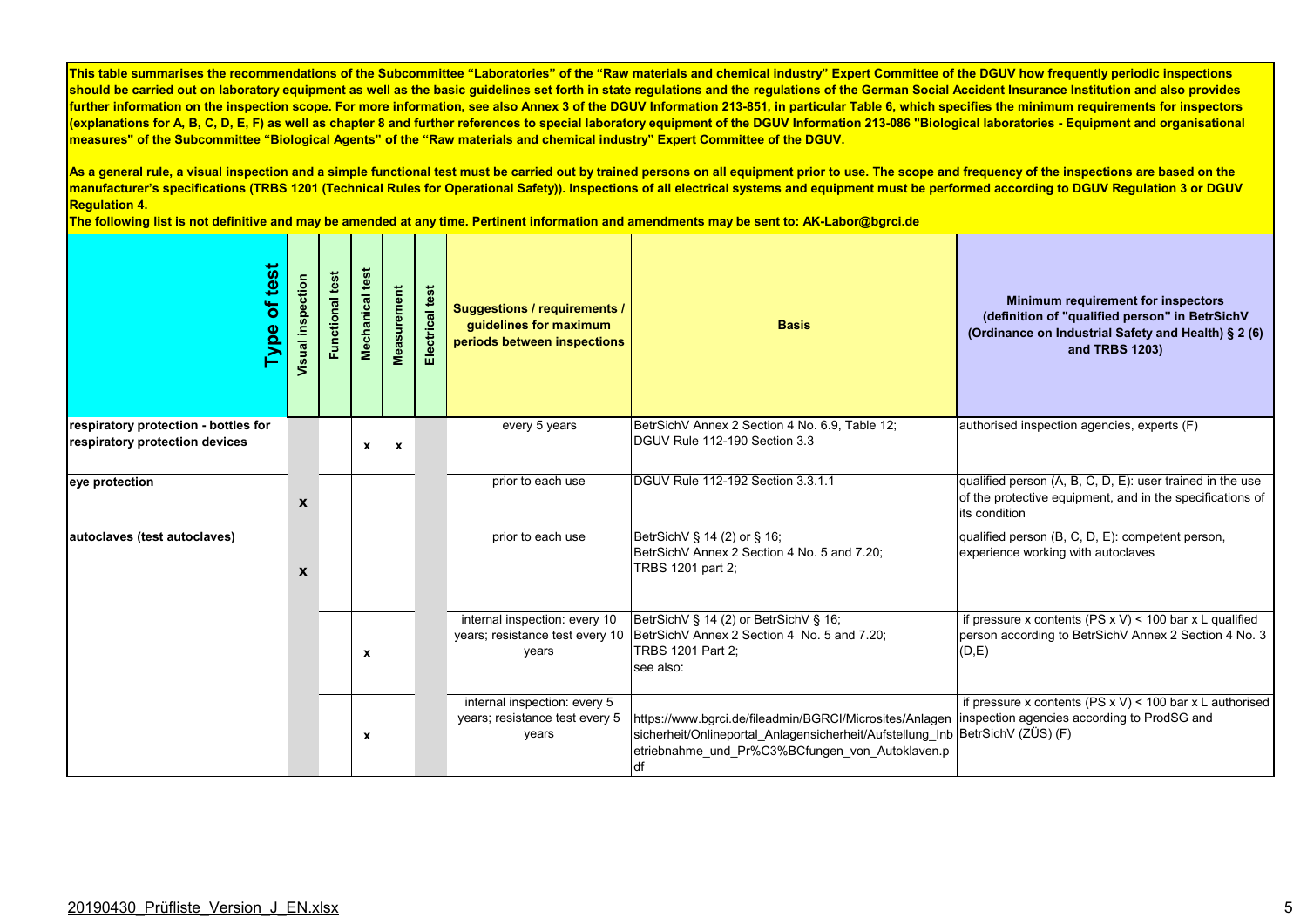As a general rule, a visual inspection and a simple functional test must be carried out by trained persons on all equipment prior to use. The scope and frequency of the inspections are based on the **manufacturer's specifications (TRBS 1201 (Technical Rules for Operational Safety)). Inspections of all electrical systems and equipment must be performed according to DGUV Regulation 3 or DGUV Regulation 4.** 

| of test<br><b>Type</b>                                                                                                                                                                                                                              | Visual inspection | <b>Functional test</b> | Mechanical test | Measurement  | Electrical test | <b>Suggestions / requirements /</b><br>quidelines for maximum<br>periods between inspections         | <b>Basis</b>                                                                                                                                                                                                                                                                                                                | Minimum requirement for inspectors<br>(definition of "qualified person" in BetrSichV<br>(Ordinance on Industrial Safety and Health) § 2 (6)<br>and TRBS 1203)                           |
|-----------------------------------------------------------------------------------------------------------------------------------------------------------------------------------------------------------------------------------------------------|-------------------|------------------------|-----------------|--------------|-----------------|------------------------------------------------------------------------------------------------------|-----------------------------------------------------------------------------------------------------------------------------------------------------------------------------------------------------------------------------------------------------------------------------------------------------------------------------|-----------------------------------------------------------------------------------------------------------------------------------------------------------------------------------------|
| autoclaves: safety devices (alarm<br>devices instead of devices for<br>detecting and limiting pressure and<br>temperature), e.g. on autoclaves for<br>sterilisation                                                                                 | X                 | $\mathbf x$            |                 |              |                 | Depending on loads<br>specifications)                                                                | BetrSichV § 4 (5); sentense 3<br>(according to the manufacturer's TRBS 1201 Part 2 Section 10 and 11;<br><b>TRBS 2141;</b><br>see<br>also:<br>https://www.bgrci.de/fileadmin/BGRCI/Microsites/Anlagen<br>sicherheit/Onlineportal Anlagensicherheit/Aufstellung Inb<br>etriebnahme und Pr%C3%BCfungen von Autoklaven.p<br>df | qualified person (B, C, D, E): competent person,<br>technical staff member with inspection experience and<br>regulatory knowledge                                                       |
| autoclaves for sterilisation<br>(steam boiler according to No. 2.1 a)<br>Annex 2 Section 4 BetrSichV for<br>internal steam generation;<br>pressure vessels according to No.<br>2.1 b) Annex 2 Section 4 BetrSichV for<br>external steam generation) | $\mathbf{x}$      | $\mathbf{x}$           | $\mathbf{x}$    | $\mathbf{x}$ |                 | depending on the operating<br>mode (volume and pressure),<br>"steam boiler" or "pressure<br>vessel"; | BetrSichV § 14 (2) or BetrSichV § 16;<br>BetrSichV Annex 2 Section 4 No 5 and 6;<br>TRBS 1201 part 2;<br><b>DIN EN 13060</b><br>see also:<br>https://www.bgrci.de/anlagensicherheit/fachwissen/druckg<br>eraete/informationsblaetter-bg-<br>rci/pruefungenpruefzustaendigkeiten-druckgeraete                                | qualified person (pressure installations) according to<br>BetrSichV Annex 2 Section 4 No. 3 (D,E); or authorised<br>inspection agencies ccording to ProdSG and BetrSichV<br>$(ZÜS)$ (F) |
| gasifiers for sterilisation and<br>disinfection                                                                                                                                                                                                     | X                 | $\mathbf{x}$           | $\mathbf x$     | $\mathbf x$  |                 | annually                                                                                             | TRGS 513 Sections 5.1.2 and 5.4.6 (2);<br>DIN 58948 Part 7, Part 17                                                                                                                                                                                                                                                         | qualified person (D, E): competent person, technical<br>staff member with experience in inspections and<br>knowledge of regulations                                                     |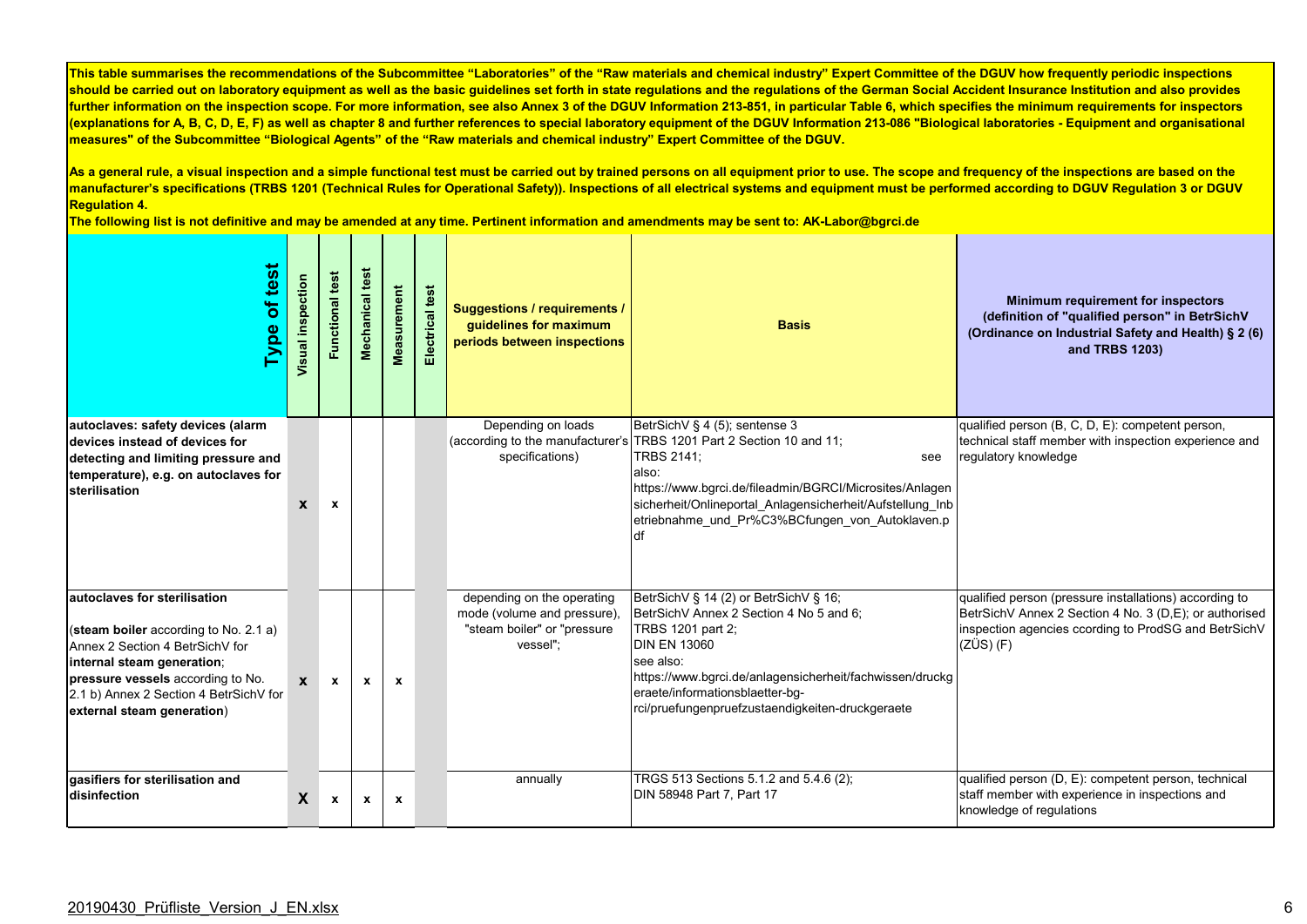As a general rule, a visual inspection and a simple functional test must be carried out by trained persons on all equipment prior to use. The scope and frequency of the inspections are based on the **manufacturer's specifications (TRBS 1201 (Technical Rules for Operational Safety)). Inspections of all electrical systems and equipment must be performed according to DGUV Regulation 3 or DGUV Regulation 4.** 

| test<br>Ⴆ<br>Type                                              | Visual inspection | Functional test | test<br>Mechanical | Measurement | Electrical test | <b>Suggestions / requirements /</b><br>quidelines for maximum<br>periods between inspections | <b>Basis</b>                                                                                                                                                                                                                      | Minimum requirement for inspectors<br>(definition of "qualified person" in BetrSichV<br>(Ordinance on Industrial Safety and Health) § 2 (6)<br>and TRBS 1203)                                                 |
|----------------------------------------------------------------|-------------------|-----------------|--------------------|-------------|-----------------|----------------------------------------------------------------------------------------------|-----------------------------------------------------------------------------------------------------------------------------------------------------------------------------------------------------------------------------------|---------------------------------------------------------------------------------------------------------------------------------------------------------------------------------------------------------------|
| fire alarm systems                                             |                   |                 | x                  |             |                 | complete inspection every 3<br>years;<br>quarterly on-site inspection                        | inspection regulations for safety installations of the<br>federal states of Germany (e.g. SPrüfV in Bavaria, § 2<br>(2); PrüfVO NRW § 2 (1) );<br>ASR A2.2 Item 7.5;<br>reference in VDE 0833-1, VDE 0833-2; DIN 14675 Annex<br>O | see the specifications set forth in the applicable<br>inspection regulation (e.g. Bavaria: expert inspector for<br>safety-related systems and installations according to § 1<br>Sentence 2 No. 3 PrüfVBau)    |
| fire protection flaps and other<br>installations (flues, etc.) |                   | $\mathbf{x}$    | $\mathbf{x}$       |             |                 | complete inspection every 3<br>years;<br>biannual inspection                                 | inspection regulations for safety installations of the<br>federal states of Germany (e.g. SPrüfV Bavaria, § 2 (4));<br>VDMA maintenance information No. 8;<br>VDMA 24176 and VDMA 24186 Part 7;<br>DIN EN 15650:2010              | qualified person (D, E): competent person, technical<br>staff member with inspection experience and regulatory<br>knowledge; see also the specifications set forth in the<br>applicable inspection regulation |
| residual current device (RCD,<br>ELCB)                         |                   | $\mathbf{x}$    |                    |             |                 | every 6 months for correct<br>functioning through activation of TRBS 1201<br>the test device | DGUV Regulation 3/DGUV Regulation 4 § 5 Table 1A;                                                                                                                                                                                 | qualified person (A, B, C, D): trained user                                                                                                                                                                   |
| fire extinguishers<br>(pressure vessel)                        |                   | x               |                    | $\mathbf x$ |                 | every 2 years for functioning;<br>every 5 years internal inspection ASR A2.2 Item 7.5;       | ArbStättV § 4 (3);<br>DGUV Information 205-001 Section 8.9.1;<br>BetrSichV § 16;<br>BetrSichV Annex 2 Section 4 No7.10;<br>DIN 14406-1                                                                                            | qualified person (E): competent person, employee of the<br>manufacturer, etc.                                                                                                                                 |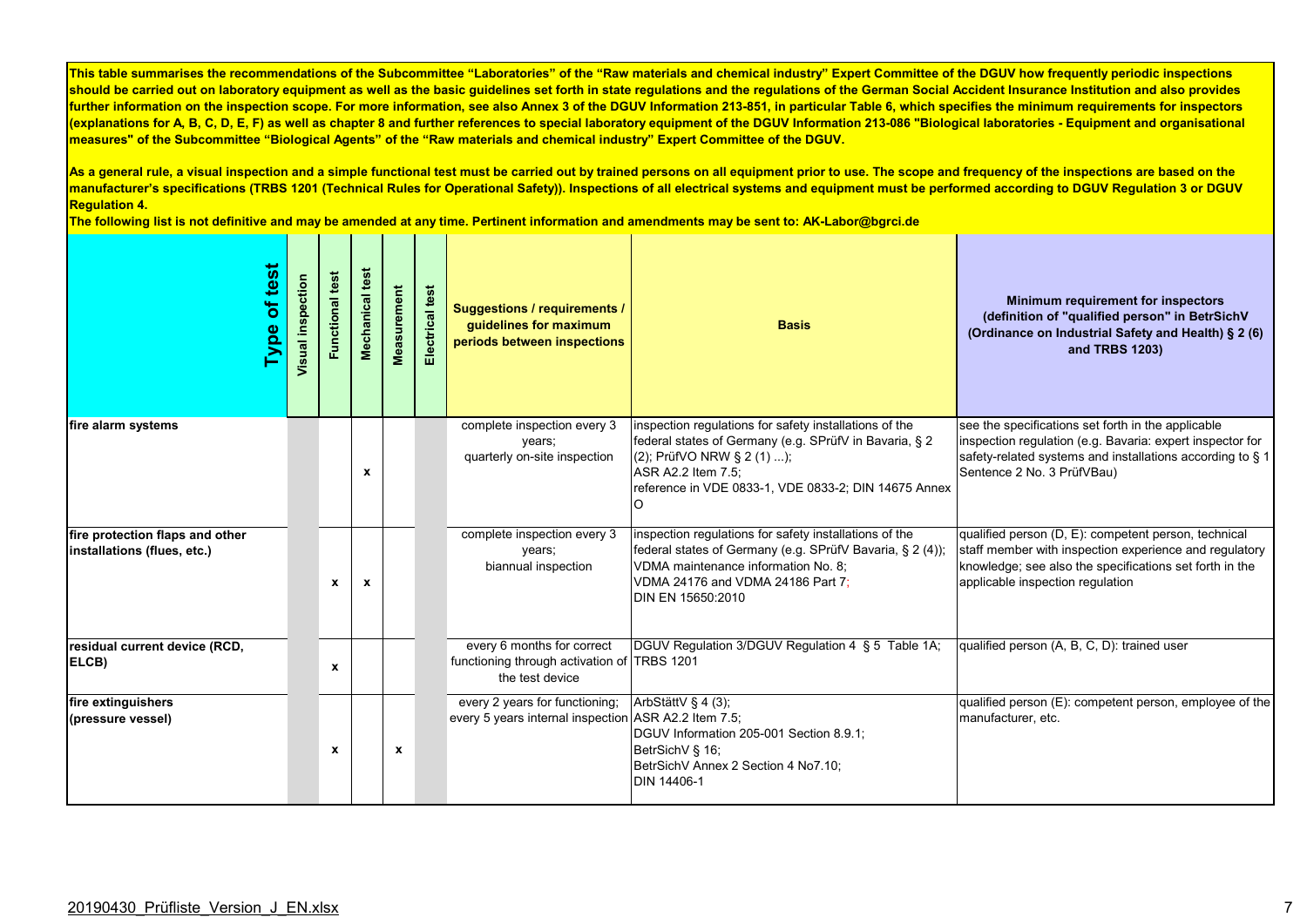As a general rule, a visual inspection and a simple functional test must be carried out by trained persons on all equipment prior to use. The scope and frequency of the inspections are based on the **manufacturer's specifications (TRBS 1201 (Technical Rules for Operational Safety)). Inspections of all electrical systems and equipment must be performed according to DGUV Regulation 3 or DGUV Regulation 4.** 

| test<br>$\overline{\sigma}$<br><b>Type</b>                               | Visual inspection | test<br>Functional | test<br><b>Mechanical</b> | <b>Measurement</b> | Electrical test | <b>Suggestions / requirements /</b><br>guidelines for maximum<br>periods between inspections                                                                                                   | <b>Basis</b>                                                                                                                                                                 | <b>Minimum requirement for inspectors</b><br>(definition of "qualified person" in BetrSichV<br>(Ordinance on Industrial Safety and Health) § 2 (6)<br>and TRBS 1203) |
|--------------------------------------------------------------------------|-------------------|--------------------|---------------------------|--------------------|-----------------|------------------------------------------------------------------------------------------------------------------------------------------------------------------------------------------------|------------------------------------------------------------------------------------------------------------------------------------------------------------------------------|----------------------------------------------------------------------------------------------------------------------------------------------------------------------|
| fixed fire extinguishing systems<br>(wall hydrants )                     | X                 | $\mathbf{x}$       |                           | $\pmb{\chi}$       |                 | annually (by competent<br>person);<br>every 2 years (by expert)                                                                                                                                | ArbStättV § 4 (3);<br>ASR A2.2 Item 7.5;<br>DGUV Information 205-001 Section 8.9.2;<br>DIN EN 671-3 Sections 4 and 6<br><b>DIN 14462</b>                                     | qualified person (E): expert or competent person with<br>special training                                                                                            |
| automatic fire extinguishing<br>systems, with oxygen-displacing<br>gases |                   | $\mathbf{x}$       | $\mathbf{x}$              | $\mathbf{x}$       |                 | annually by competent person; $\vert$ ArbStättV § 4 (3);<br>every 2 years by expert;<br>after every activation by<br>competent person;<br>Pressure vessel inspection<br>according to BetrSichV | ASR A2.2 Item 7.5;<br>DGUV Information 205-001 Section 8.9;<br>DGUV Information 205-026 Section 7;<br>BetrSichV Annex 2 Section 4 No. 7.10:<br>manufacturer's specifications | qualified person (E): expert or competent person with<br>special training;<br>Pressure vessel inspection: ZÜS( (F) or qualified person<br>(E)                        |
| fixed liquefied gas installations                                        |                   | x                  |                           | x                  |                 | every 4 years                                                                                                                                                                                  | BetrSichV § 14 (2)<br>BetrSichV Annex 3 Section 2 No. 4;<br>DGUV Regulation 79/DGUV Regulation 80, § 33 (3)                                                                  | qualified person (D, E): competent person, technical<br>staff member with inspection experience and regulatory<br>knowledge                                          |
| liquefied gas installations with non-<br>stationary supply facilities    |                   | x                  |                           | X                  |                 | every 2 years                                                                                                                                                                                  | BetrSichV § 14 (2)<br>BetrSichV Annex 3 Section 2 No. 4;<br>DGUV Regulation 79/DGUV Regulation 80, § 33 (4)                                                                  | qualified person (D, E): competent person, technical<br>staff member with inspection experience and regulatory<br>knowledge                                          |
| liquefied gas installations in<br>facilities below ground level          |                   | $\pmb{\chi}$       |                           | $\mathbf x$        |                 | annually                                                                                                                                                                                       | BetrSichV § 14 (2)<br>BetrSichV Annex 3 Section 2 No. 4;<br>DGUV Regulation 79/DGUV Regulation 80, § 39 (2)                                                                  | qualified person (D, E): competent person, technical<br>staff member with inspection experience and regulatory<br>knowledge                                          |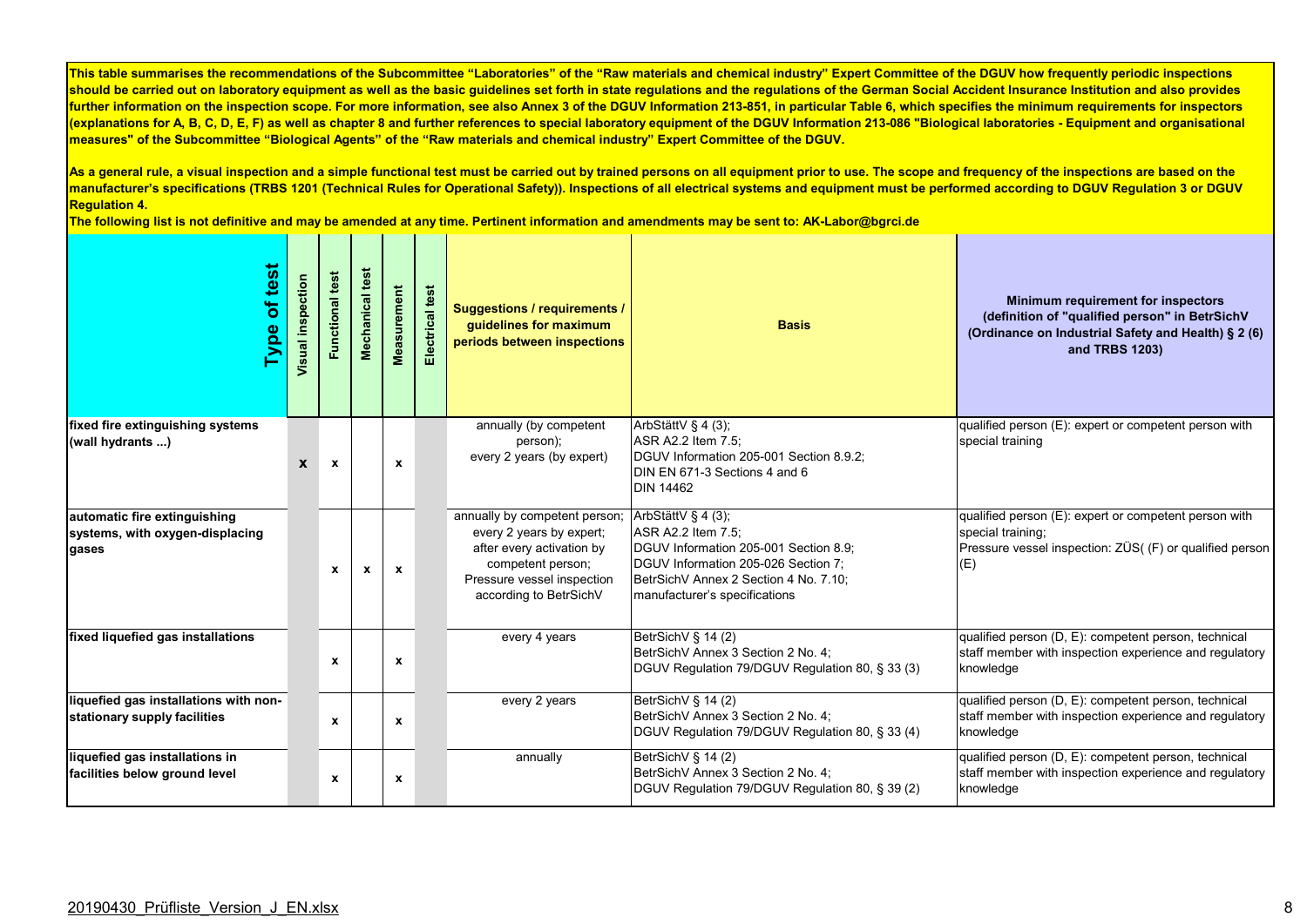As a general rule, a visual inspection and a simple functional test must be carried out by trained persons on all equipment prior to use. The scope and frequency of the inspections are based on the **manufacturer's specifications (TRBS 1201 (Technical Rules for Operational Safety)). Inspections of all electrical systems and equipment must be performed according to DGUV Regulation 3 or DGUV Regulation 4.** 

| test<br>$\overline{\mathbf{b}}$<br>Type                                                                                                                                                                                                                                                                                                                                                                                                                                                                                                                                                                                                                                                                                                                                                                                                                                                                                                                                                       | Visual inspection | test<br>Functional | Mechanical test | Measurement  | Electrical test | <b>Suggestions / requirements /</b><br>guidelines for maximum<br>periods between inspections | <b>Basis</b>                                                                                   | Minimum requirement for inspectors<br>(definition of "qualified person" in BetrSichV<br>(Ordinance on Industrial Safety and Health) § 2 (6)<br>and TRBS 1203)                         |
|-----------------------------------------------------------------------------------------------------------------------------------------------------------------------------------------------------------------------------------------------------------------------------------------------------------------------------------------------------------------------------------------------------------------------------------------------------------------------------------------------------------------------------------------------------------------------------------------------------------------------------------------------------------------------------------------------------------------------------------------------------------------------------------------------------------------------------------------------------------------------------------------------------------------------------------------------------------------------------------------------|-------------------|--------------------|-----------------|--------------|-----------------|----------------------------------------------------------------------------------------------|------------------------------------------------------------------------------------------------|---------------------------------------------------------------------------------------------------------------------------------------------------------------------------------------|
| gas installations (pressure<br>installations: vessels, pressure<br>regulators and piping) (installations<br>requiring supervision according to<br>BetrSichV Annex 2 Section 4 Nos. 2.1<br>and 2.2; ProdSG § 2 Sentence 1 No.<br>30;<br>2014/68/EU Druckgeräterichtlinie<br>(Pressure Equipment Directive) Arts. 4<br>$(1)$ and $(2)$ )<br>vessels: 2014/68/EU Art. 4 (1) a) i)<br>- fluid group I: $V > 1$ L and $PS \cdot V > 25$<br>$bar L$ or PS $> 200$ bar<br>- fluid group II: $V > 1$ L and $PS \cdot V > 50$<br>$bar L$ or PS > 1000 bar<br>(see 2014/68/EU Art. 13 for a<br>definition of fluid group)<br>simple pressure vessels:<br>according to 2014/29/EU Art. 1 for air<br>or nitrogen: 50 bar $\cdot$ L < PS $\cdot$ V < 10000<br>bar $\cdot$ L; PS(max) = 30 bar<br>piping installations: 2014/68/EU Art.<br>4(1) c) i)<br>- DN > 25 according to BetrSichV<br>Annex 2 Section 4 No. 2.1 Sentence 1<br>- DN $>$ 32 and PS $\cdot$ DN $>$ 1000 bar for<br>all other substances |                   |                    | $\mathbf{x}$    | $\mathbf{x}$ |                 | see BetrSichV Annex 2 Section BetrSichV § 14 or § 16;<br>2 to 11                             | 4 No. 5.8 Table 1 or No. 6 Table BetrSichV Annex 2 Section 4 No. 5;<br><b>TRBS 1201 Part 2</b> | qualified person (pressure installations) according to<br>BetrSichV Annex 2 Section 4 No. 3 and authorised<br>inspection agencies, experts according to ProdSG and<br>BetrSichV (ZÜS) |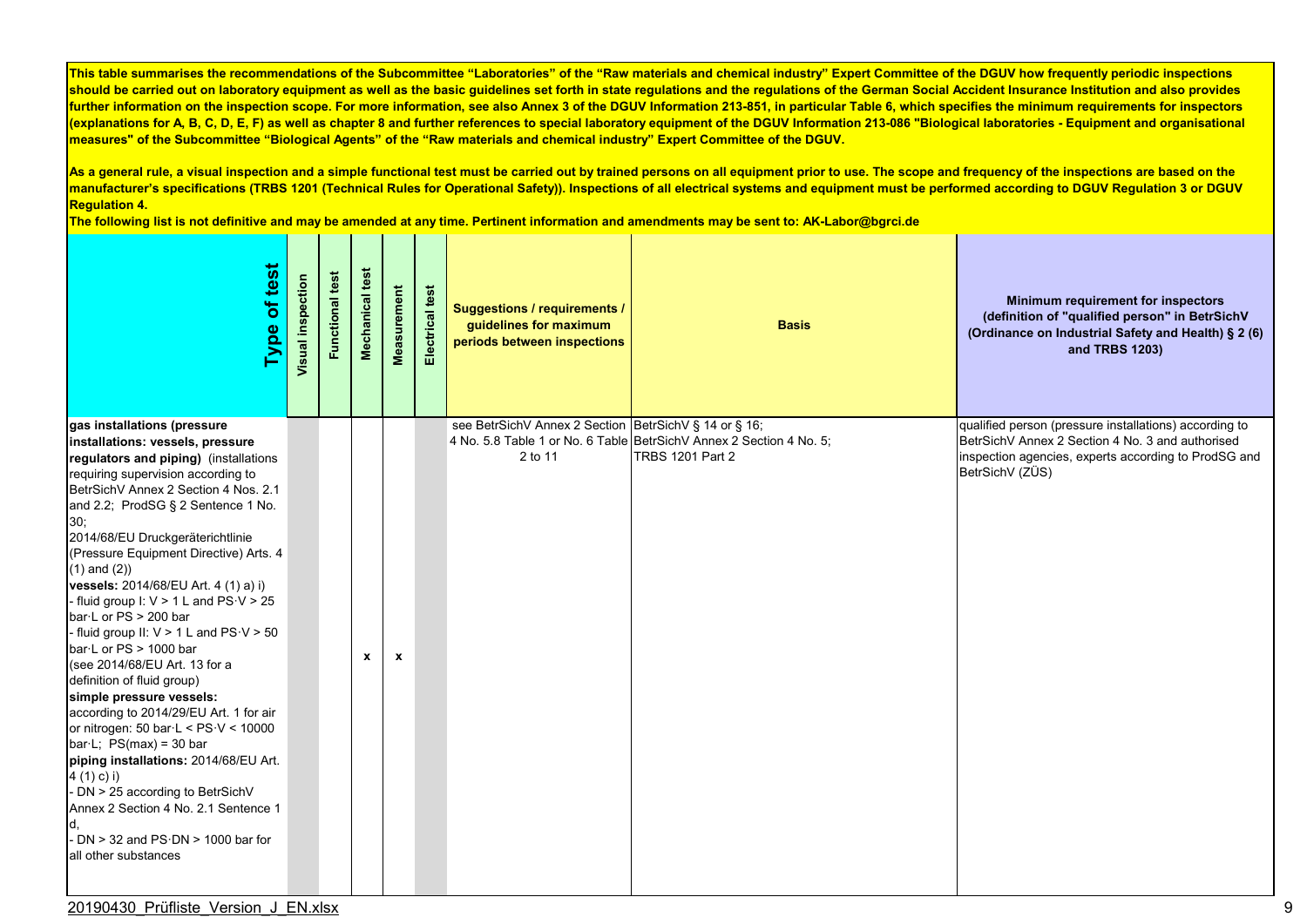As a general rule, a visual inspection and a simple functional test must be carried out by trained persons on all equipment prior to use. The scope and frequency of the inspections are based on the **manufacturer's specifications (TRBS 1201 (Technical Rules for Operational Safety)). Inspections of all electrical systems and equipment must be performed according to DGUV Regulation 3 or DGUV Regulation 4.** 

| of test<br>Type                                                                                                                                                                                                                                                   | Visual inspection | Functional test | test<br>Mechanical | Measurement  | Electrical test | <b>Suggestions / requirements /</b><br>guidelines for maximum<br>periods between inspections | <b>Basis</b>                                                                                                                         | Minimum requirement for inspectors<br>(definition of "qualified person" in BetrSichV<br>(Ordinance on Industrial Safety and Health) § 2 (6)<br>and TRBS 1203)                                                                     |
|-------------------------------------------------------------------------------------------------------------------------------------------------------------------------------------------------------------------------------------------------------------------|-------------------|-----------------|--------------------|--------------|-----------------|----------------------------------------------------------------------------------------------|--------------------------------------------------------------------------------------------------------------------------------------|-----------------------------------------------------------------------------------------------------------------------------------------------------------------------------------------------------------------------------------|
| gas installations (pressure<br>installations: vessels, pressure<br>regulators and piping, in particular<br>for gases with dangerous<br>properties and gases under<br>pressure);<br>(equipment, installations not requiring<br>supervision according to BetrSichV) |                   |                 |                    | X            |                 | annually                                                                                     | BetrSichV § 14;<br><b>TRBS 1201 Annex 4:</b><br>TRBS 1201 Part 1:<br>TRBS 1201 Part 2;<br>TRBS 3146 No. 4.7                          | qualified person (D, E): competent person, technical<br>staff member with inspection experience and regulatory<br>knowledge                                                                                                       |
| gas fittings for special gases (e.g.<br>pressure regulators = equipment<br>parts with safety function)                                                                                                                                                            |                   | $\mathbf{x}$    | $\mathbf{x}$       |              |                 | before each assembly, after<br>assembly for tightness;<br>before use"                        | BetrSichV § 14<br><b>TRBS</b><br>1201 Part 2 No. 5.3;<br>manufacturer's specifications                                               | qualified person (D, E): person trained in handling and<br>using gas fittings; employee of the installation company                                                                                                               |
|                                                                                                                                                                                                                                                                   | X                 |                 |                    |              |                 | prior to each shift (mobile);<br>monthly (fixed)                                             | Information Sheet T 021 of BG RCI (DGUV Information<br>213-056).<br>as of 2/2016, Section 9.3 (fixed);<br>Section 11.3 (mobile)      | qualified person (B, C, D): trained user; requirements:<br>Information Sheet T 021 of BG RCI (DGUV Information<br>213-056) Section 13                                                                                             |
| gas alarm systems for toxic<br>gases/vapours and oxygen (fixed,<br>mobile)                                                                                                                                                                                        | $\mathbf{x}$      | $\mathbf{x}$    | $\mathbf{x}$       | $\mathbf{x}$ |                 | every 4 months<br>(functional test)                                                          | Information Sheet T 021 of BG RCI (DGUV Information<br>$213 - 056$ ).<br>as of 2/2016, Section 9.3 (fixed);<br>Section 11.3 (mobile) | qualified person (C, D, E): qualified specialists,<br>customer service, manufacturer, maintenance<br>companies for gas alarm systems; requirements:<br>Information Sheet T 021 of BG RCI (DGUV Information<br>213-056) Section 13 |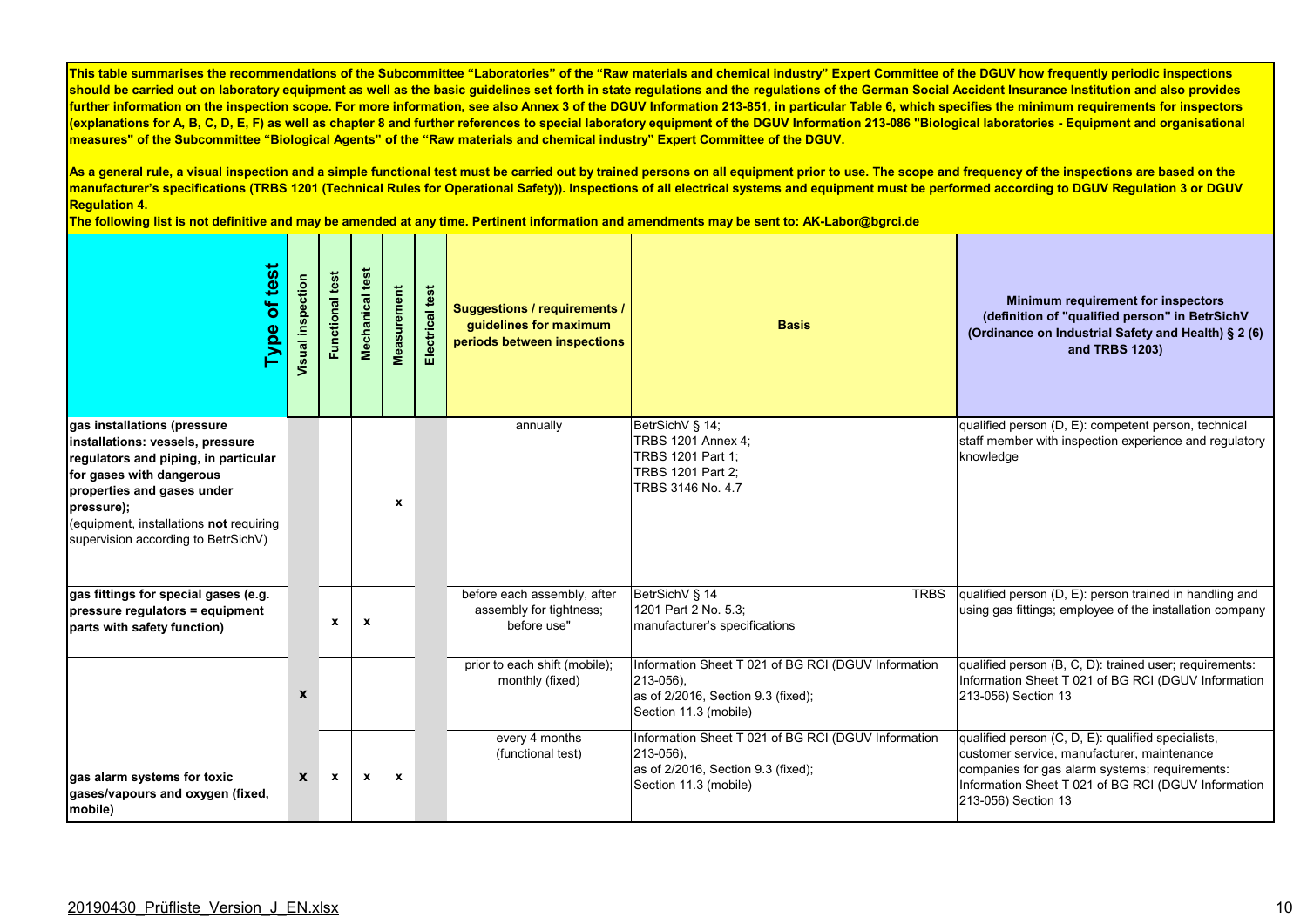As a general rule, a visual inspection and a simple functional test must be carried out by trained persons on all equipment prior to use. The scope and frequency of the inspections are based on the **manufacturer's specifications (TRBS 1201 (Technical Rules for Operational Safety)). Inspections of all electrical systems and equipment must be performed according to DGUV Regulation 3 or DGUV Regulation 4.** 

| test<br>ð<br><b>Type</b>                                                               | Visual inspection         | test<br>Functional | test<br>Mechanical        | <b>Measurement</b> | Electrical test | <b>Suggestions / requirements /</b><br>guidelines for maximum<br>periods between inspections | <b>Basis</b>                                                                                                                         | Minimum requirement for inspectors<br>(definition of "qualified person" in BetrSichV<br>(Ordinance on Industrial Safety and Health) § 2 (6)<br>and TRBS 1203)                                                                                                                      |
|----------------------------------------------------------------------------------------|---------------------------|--------------------|---------------------------|--------------------|-----------------|----------------------------------------------------------------------------------------------|--------------------------------------------------------------------------------------------------------------------------------------|------------------------------------------------------------------------------------------------------------------------------------------------------------------------------------------------------------------------------------------------------------------------------------|
|                                                                                        | $\mathbf{x}$              | $\mathbf x$        | $\mathbf{x}$              | $\mathbf{x}$       |                 | annually<br>(system check)                                                                   | Information Sheet T 021 of BG RCI (DGUV Information<br>$213 - 056$ ).<br>as of 2/2016, Section 9.3 (fixed);<br>Section 11.3 (mobile) | qualified person (C, D, E): trained qualified specialists<br>(further training every 2 years) or experts employed by<br>the manufacturer, maintenance companies for gas<br>alarm systems; requirements: Information Sheet T 021<br>of BG RCI (DGUV Information 213-056) Section 13 |
|                                                                                        | $\mathbf{x}$              | $\mathbf{x}$       | $\boldsymbol{\mathsf{x}}$ | $\mathbf{x}$       |                 | annually                                                                                     | BetrSichV Annex 2 Section 3 No. 5.3                                                                                                  | qualified person according to BetrSichV Annex 2<br>Section 3 No. 3, in particular No. 3.3                                                                                                                                                                                          |
|                                                                                        | $\boldsymbol{\mathsf{x}}$ |                    |                           |                    |                 | prior to each shift (portable);<br>monthly (fixed)                                           | Information Sheet T 023 of BG RCI (DGUV Information<br>$213 - 057$ ),<br>as of 2/2016, Sections 9.3 (fixed) and 11.3 (portable)      | qualified person (B, C, D): trained user; requirements:<br>Information Sheet T 023 of BG RCI (DGUV Information<br>213-057) Section 13                                                                                                                                              |
| gas alarm systems and devices for<br>explosion protection (fixed, mobile,<br>portable) | $\mathbf{x}$              | $\mathbf{x}$       | $\mathbf{x}$              | $\mathbf{x}$       |                 | every 4 months<br>(functional test)                                                          | Information Sheet T 023 of BG RCI (DGUV Information<br>$213 - 057$ ),<br>as of 2/2016, Sections 9.3 (fixed) and 11.3 (portable)      | qualified person (C, D, E): qualified specialists,<br>customer service, manufacturer, maintenance<br>companies for gas alarm systems; requirements:<br>Information Sheet T 023 of BG RCI (DGUV Information<br>213-057) Section 13                                                  |
|                                                                                        | $\mathbf{x}$              | $\mathbf{x}$       | $\mathbf{x}$              | $\mathbf{x}$       |                 | annually<br>(system check)                                                                   | Information Sheet T 023 of BG RCI (DGUV Information<br>$213 - 057$ ),<br>as of 2/2016, Sections 9.3 (fixed) and 11.3 (portable)      | qualified person (C, D, E): trained qualified specialists<br>(further training every 2 years) or experts employed by<br>the manufacturer, maintenance companies for gas<br>alarm systems; requirements: Information Sheet T 021<br>of BG RCI (DGUV Information 213-056) Section 13 |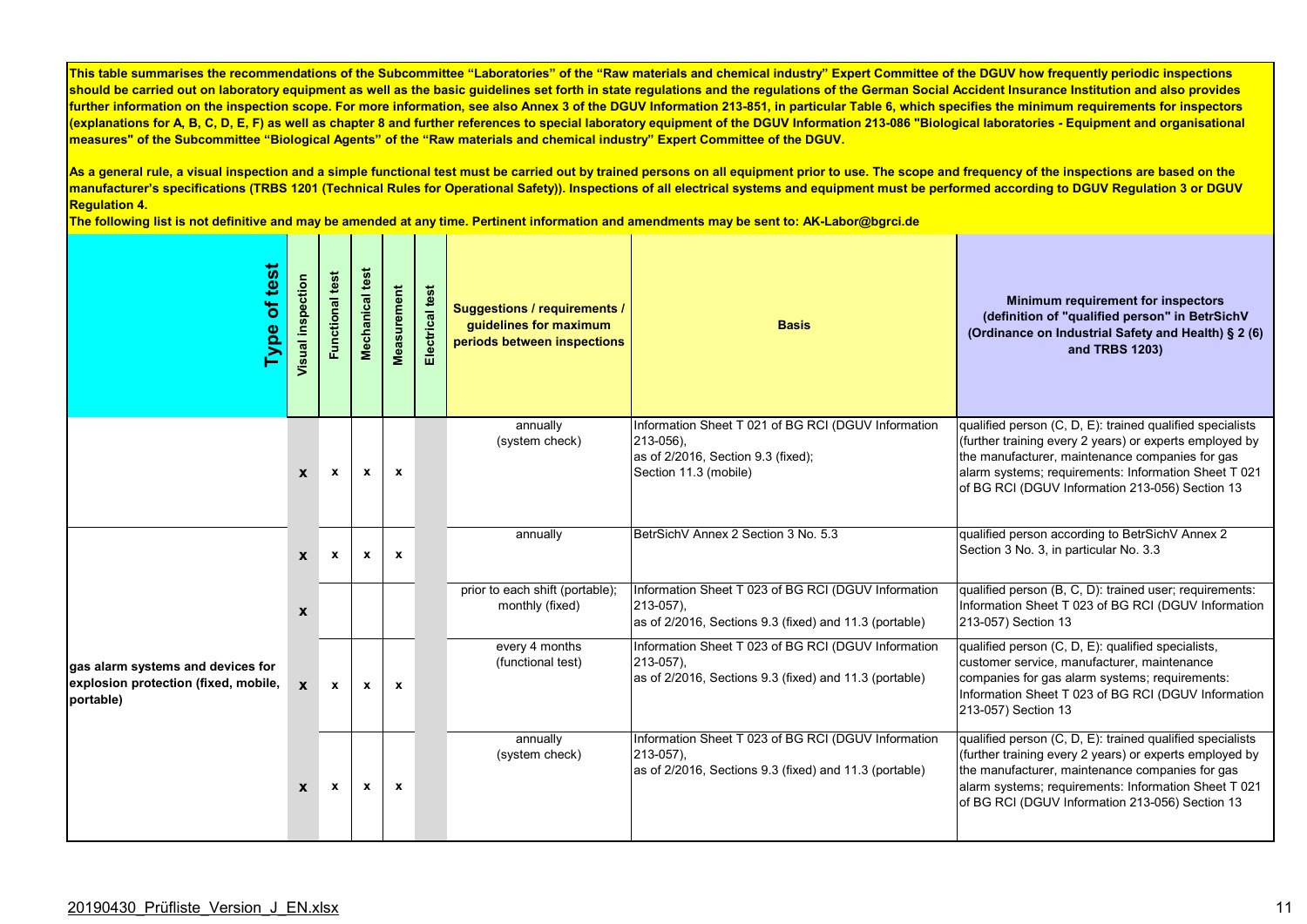As a general rule, a visual inspection and a simple functional test must be carried out by trained persons on all equipment prior to use. The scope and frequency of the inspections are based on the **manufacturer's specifications (TRBS 1201 (Technical Rules for Operational Safety)). Inspections of all electrical systems and equipment must be performed according to DGUV Regulation 3 or DGUV Regulation 4.** 

**The following list is not definitive and may be amended at any time. Pertinent information and amendments may be sent to: AK-Labor@bgrci.de**

| Type of test                                                                                                                                                                                                | Visual inspection         | <b>Functional test</b> | test<br>Mechanical | Measurement  | Electrical test | <b>Suggestions / requirements /</b><br>guidelines for maximum<br>periods between inspections                                                                                 | <b>Basis</b>                                                                                                                                                                                                                                                                                                                                                                                                                          | Minimum requirement for inspectors<br>(definition of "qualified person" in BetrSichV<br>(Ordinance on Industrial Safety and Health) § 2 (6)<br>and TRBS 1203) |
|-------------------------------------------------------------------------------------------------------------------------------------------------------------------------------------------------------------|---------------------------|------------------------|--------------------|--------------|-----------------|------------------------------------------------------------------------------------------------------------------------------------------------------------------------------|---------------------------------------------------------------------------------------------------------------------------------------------------------------------------------------------------------------------------------------------------------------------------------------------------------------------------------------------------------------------------------------------------------------------------------------|---------------------------------------------------------------------------------------------------------------------------------------------------------------|
| glass equipment, in particular glass<br>vacuum equipment, pressure                                                                                                                                          |                           |                        |                    |              |                 | prior to use                                                                                                                                                                 | BetrSichV § 14 (2),<br>DGUV Information 213-851,                                                                                                                                                                                                                                                                                                                                                                                      | qualified person (A, B, C): trained user                                                                                                                      |
| vessels and glass piping                                                                                                                                                                                    | $\boldsymbol{\mathsf{x}}$ |                        |                    | (x)          |                 |                                                                                                                                                                              | e.g. Sections 5.1.6.1, 5.2.1.1, 5.2.17;<br>BetrSichV Annex 2 Section 4 No. 7.18                                                                                                                                                                                                                                                                                                                                                       |                                                                                                                                                               |
| presses for metal processing (with<br>protective devices)                                                                                                                                                   |                           | $\mathbf{x}$           | $\mathbf{x}$       | $\mathbf{x}$ |                 | annually                                                                                                                                                                     | BetrSichV § 14 (2);<br><b>DGUV</b><br>Information 209-030                                                                                                                                                                                                                                                                                                                                                                             | qualified person $(D, E)$                                                                                                                                     |
| compressors and vacuum pumps                                                                                                                                                                                |                           | $\mathbf x$            | $\mathbf x$        |              |                 | annually<br>(manufacturer's specifications)                                                                                                                                  | <b>TRBS 1201 Part 2.</b><br>safety systems (e.g. pressure and temperature<br>monitoring);<br>DGUV Rule 100-500/DGUV Rule 100-501,<br>Chapter 2.11, Part 2, Section 3.6.2;<br>see also gas installations (pressure installations)                                                                                                                                                                                                      | qualified person (D, E): competent person                                                                                                                     |
| cryogenic vessels (transportable<br>vacuum-insulated vessels with a<br>capacity of not more than 1000 L,<br>operation above atmospheric<br>pressure (corresponding use for<br>open (unpressurised) vessels) | $\mathbf{x}$              | $\mathbf{x}$           | $\mathbf{x}$       | $\mathbf{x}$ |                 | complete inspection every<br>closing pressure relief<br>equipment (DIN EN ISO 21029<br>Part 2);<br>safety systems for protection<br>against excessive pressure:<br>annually; | BetrSichV § 14 or § 16;<br>10 years, every 5 years for self- BetrSichV § 14 Annes 2 Part 4 No.7.15;<br>DIN EN ISO 21029 Part 2 : Part 2: Operational<br>requirements (see Table 1 for scope of inspection); visual<br>and functional test prior to filling;<br>(see also DIN EN 14398 Cryogenic vessels - large<br>transportable non-vacuum-insulated vessels - Part 3:<br>Operational requirements)<br>manufacturer's specifications | qualified person (B, C, D, E): trained user (see DIN EN<br>ISO 21029 Part 2 for instruction programme)                                                        |

## 20190430\_Prüfliste\_Version\_J\_EN.xlsx 12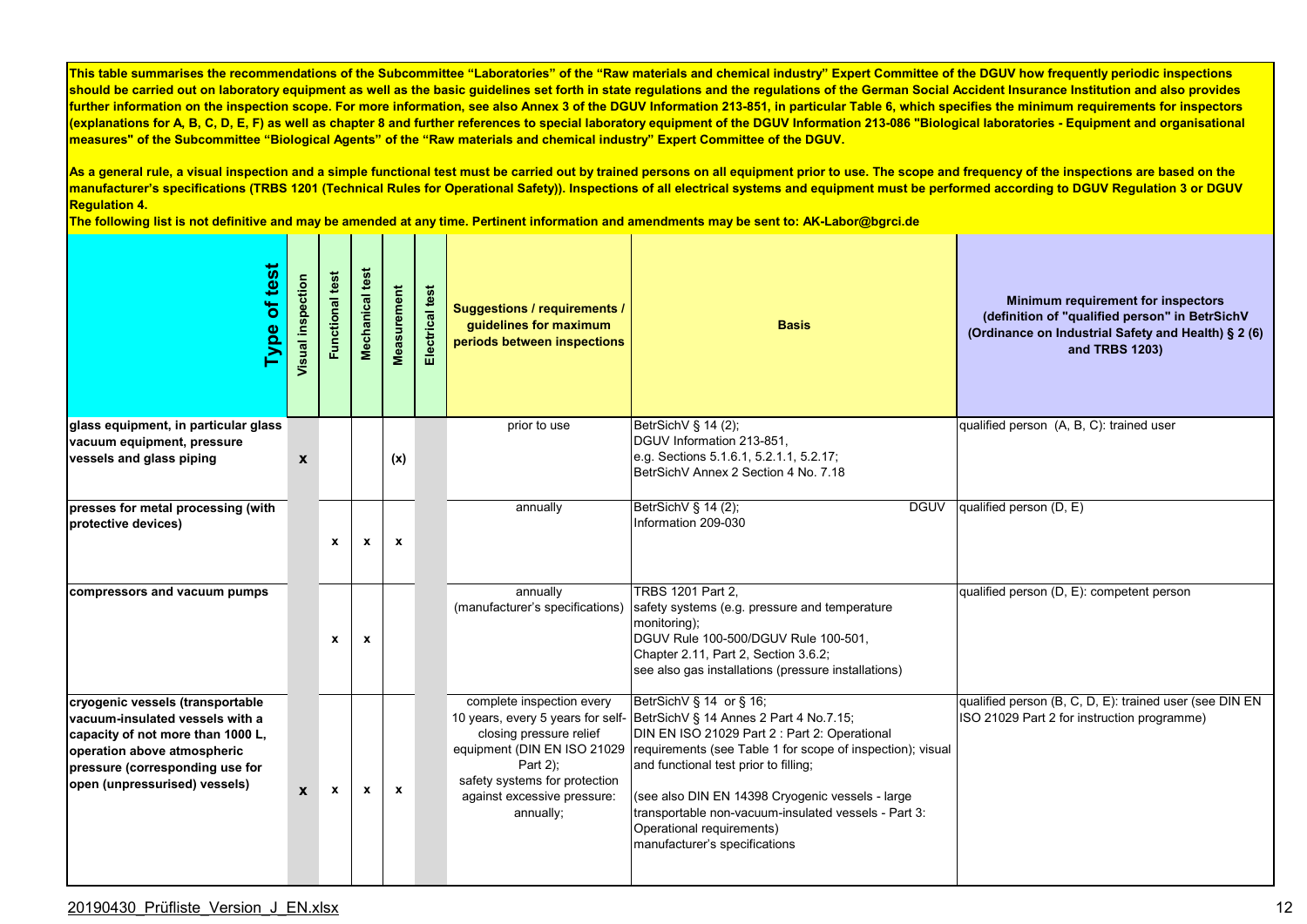As a general rule, a visual inspection and a simple functional test must be carried out by trained persons on all equipment prior to use. The scope and frequency of the inspections are based on the **manufacturer's specifications (TRBS 1201 (Technical Rules for Operational Safety)). Inspections of all electrical systems and equipment must be performed according to DGUV Regulation 3 or DGUV Regulation 4.** 

| Type of test                                                 | Visual inspection | <b>Functional test</b> | Mechanical test | Measurement | Electrical test | <b>Suggestions / requirements /</b><br>guidelines for maximum<br>periods between inspections | <b>Basis</b>                                                                                                                                                                                                                                                           | Minimum requirement for inspectors<br>(definition of "qualified person" in BetrSichV<br>(Ordinance on Industrial Safety and Health) § 2 (6)<br>and TRBS 1203)                               |
|--------------------------------------------------------------|-------------------|------------------------|-----------------|-------------|-----------------|----------------------------------------------------------------------------------------------|------------------------------------------------------------------------------------------------------------------------------------------------------------------------------------------------------------------------------------------------------------------------|---------------------------------------------------------------------------------------------------------------------------------------------------------------------------------------------|
| laboratory and analysis devices                              | $\boldsymbol{x}$  |                        | $\mathbf x$     |             |                 | prior to use;<br>regularly, according to load                                                | <b>TRBS 1201:</b><br>manufacturer's specifications                                                                                                                                                                                                                     | qualified person (B, C): trained in working with the<br>specific analysis device                                                                                                            |
| lasers                                                       | X                 | $\mathbf{x}$           | $\pmb{\chi}$    |             |                 | prior to use                                                                                 | TRBS 1201 structural and technical protective and safety qualified person (B, C, D, E): e.g. laser safety officer,<br>systems (e.g. functioning of contact switches, emergency experienced in handling the protective systems<br>stop switch, remote locking systems ) |                                                                                                                                                                                             |
| ladders and steps                                            | $\mathbf{x}$      | $\mathbf{x}$           | $\mathbf x$     |             |                 | prior to each use;<br>at least once annually                                                 | BetrSichV § 14 (2),<br><b>DGUV</b><br>Information 208-016;<br>BetrSichV Annex 1 No. 3;<br>TRBS 2121 Part 2 No. 5;<br>TRBS 1201 No. 5                                                                                                                                   | qualified person (A, B, C, D, E): trained staff members,<br>competent person, knowledge about inspections;<br>technical staff member with inspection experience and<br>regulatory knowledge |
| ventilation, systems for ventilation<br>and air conditioning |                   | $\mathbf x$            |                 | $\mathbf x$ |                 | annually                                                                                     | ArbStättV § 4 (3);<br>ASR<br>A3.6, Issue 6.6;<br>GefStoffV § 7 (7);<br><b>TRGS 402:</b><br><b>DGUV</b><br>Rule 109-002, Section 11.2.2;<br>VDI 6022;<br><b>VDMA 24176;</b><br>VDMA 24186 Part 1;                                                                       | qualified person (D, E): competent person, technical<br>staff member with inspection experience and regulatory<br>knowledge                                                                 |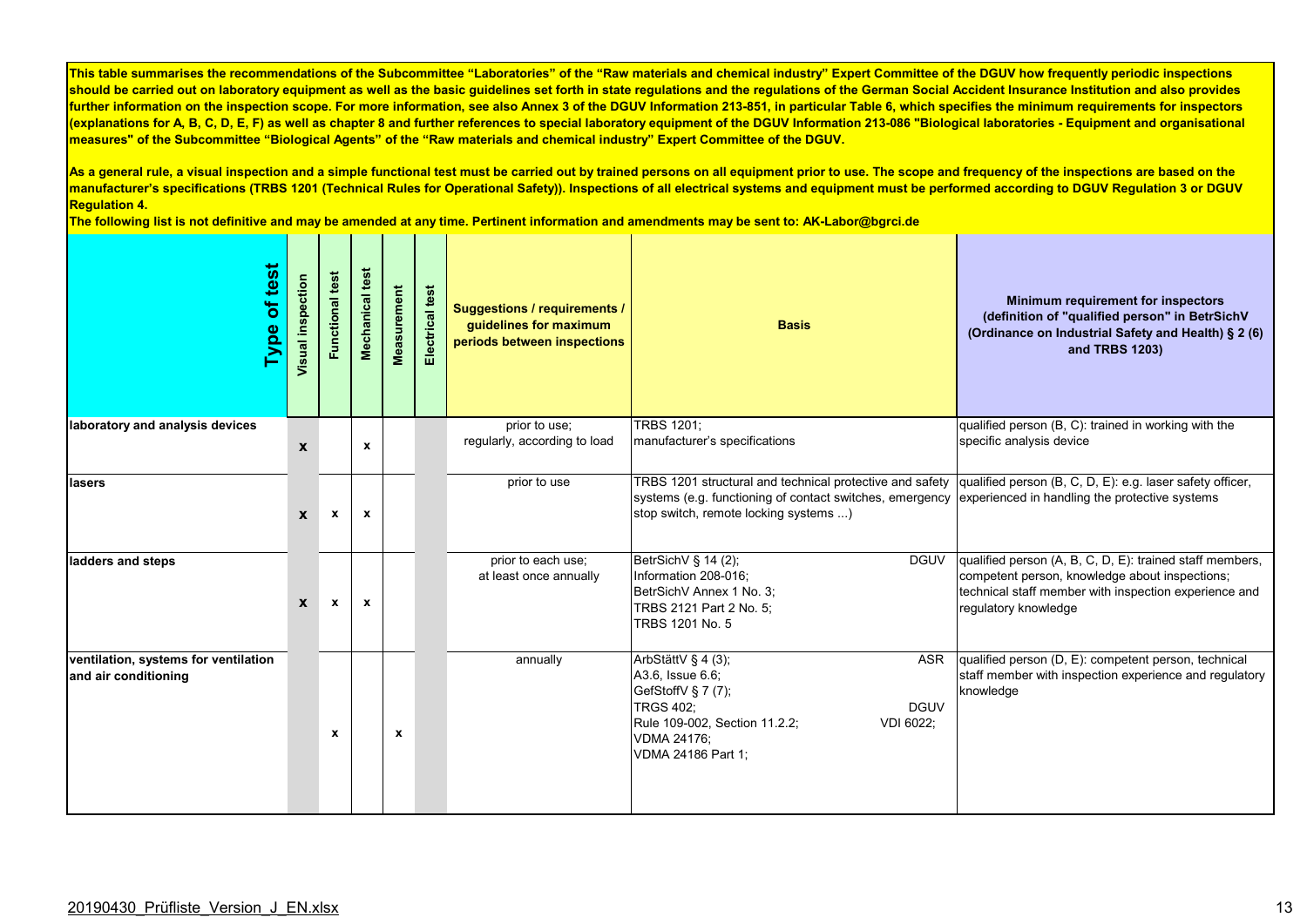As a general rule, a visual inspection and a simple functional test must be carried out by trained persons on all equipment prior to use. The scope and frequency of the inspections are based on the **manufacturer's specifications (TRBS 1201 (Technical Rules for Operational Safety)). Inspections of all electrical systems and equipment must be performed according to DGUV Regulation 3 or DGUV Regulation 4.** 

| of test<br>Type                                                                                      | Visual inspection | <b>Functional test</b> | test<br><b>Mechanical</b> | Measurement  | Electrical test | <b>Suggestions / requirements /</b><br>guidelines for maximum<br>periods between inspections | <b>Basis</b>                                                                                                                                                                                                  | Minimum requirement for inspectors<br>(definition of "qualified person" in BetrSichV<br>(Ordinance on Industrial Safety and Health) § 2 (6)<br>and TRBS 1203)                              |
|------------------------------------------------------------------------------------------------------|-------------------|------------------------|---------------------------|--------------|-----------------|----------------------------------------------------------------------------------------------|---------------------------------------------------------------------------------------------------------------------------------------------------------------------------------------------------------------|--------------------------------------------------------------------------------------------------------------------------------------------------------------------------------------------|
| ventilation, systems for ventilation<br>and air conditioning in potentially<br>explosive atmospheres |                   | $\mathbf{x}$           |                           | $\mathbf x$  |                 | annually                                                                                     | BetrSichV Annex 2 Section 3 No. 5.3;<br>TRBS 1201 Part 1;<br>GefStoffV § 7 (7);<br>DGUV Rule 109-002 Section 11.2.2;<br><b>VDMA 24176:</b><br>VDMA 24186 Part 1:<br>ArbStättV § 4 (3)<br>ASR A3.6, Issue 6.6; | qualified person according to BetrSichV Annex 2<br>Section 3 No. 3.1                                                                                                                       |
| emergency stop switch, electric                                                                      |                   |                        | $\pmb{\mathsf{x}}$        |              |                 | annually                                                                                     | ArbStättV § 4 (3);<br><b>TRBS 1201</b>                                                                                                                                                                        | qualified person (B, C, D, E): trained user                                                                                                                                                |
| emergency stop switch, gas                                                                           |                   |                        | $\pmb{\mathsf{x}}$        |              |                 | annually                                                                                     | ArbStättV § 4 (3);<br><b>TRBS 1201</b>                                                                                                                                                                        | qualified person (B, C, D, E): trained user                                                                                                                                                |
| emergency lighting/safety lighting                                                                   |                   |                        |                           | $\mathbf{x}$ |                 | annually                                                                                     | ArbStättV § 4 (3);<br>ASR A3.4/3 Issue 6 (3);<br>DGUV Information 213-850 Section 4.20.2                                                                                                                      | qualified person (D, E): technical staff member with<br>inspection experience and regulatory knowledge, or<br>employee of specialist companies, manufacturers and<br>maintenance companies |
| emergency showers<br>(eye-wash units; safety showers)                                                |                   | $\mathbf{x}$           | $\boldsymbol{\mathsf{x}}$ | $\mathbf{x}$ |                 | monthly                                                                                      | DGUV Information 213-851. Section 7.2<br>recommended: weekly functional test and operation of<br>emergency eye-wash units                                                                                     | qualified person (A, B, C, D, E): trained person,<br>knowledge of regulations and inspection requirements                                                                                  |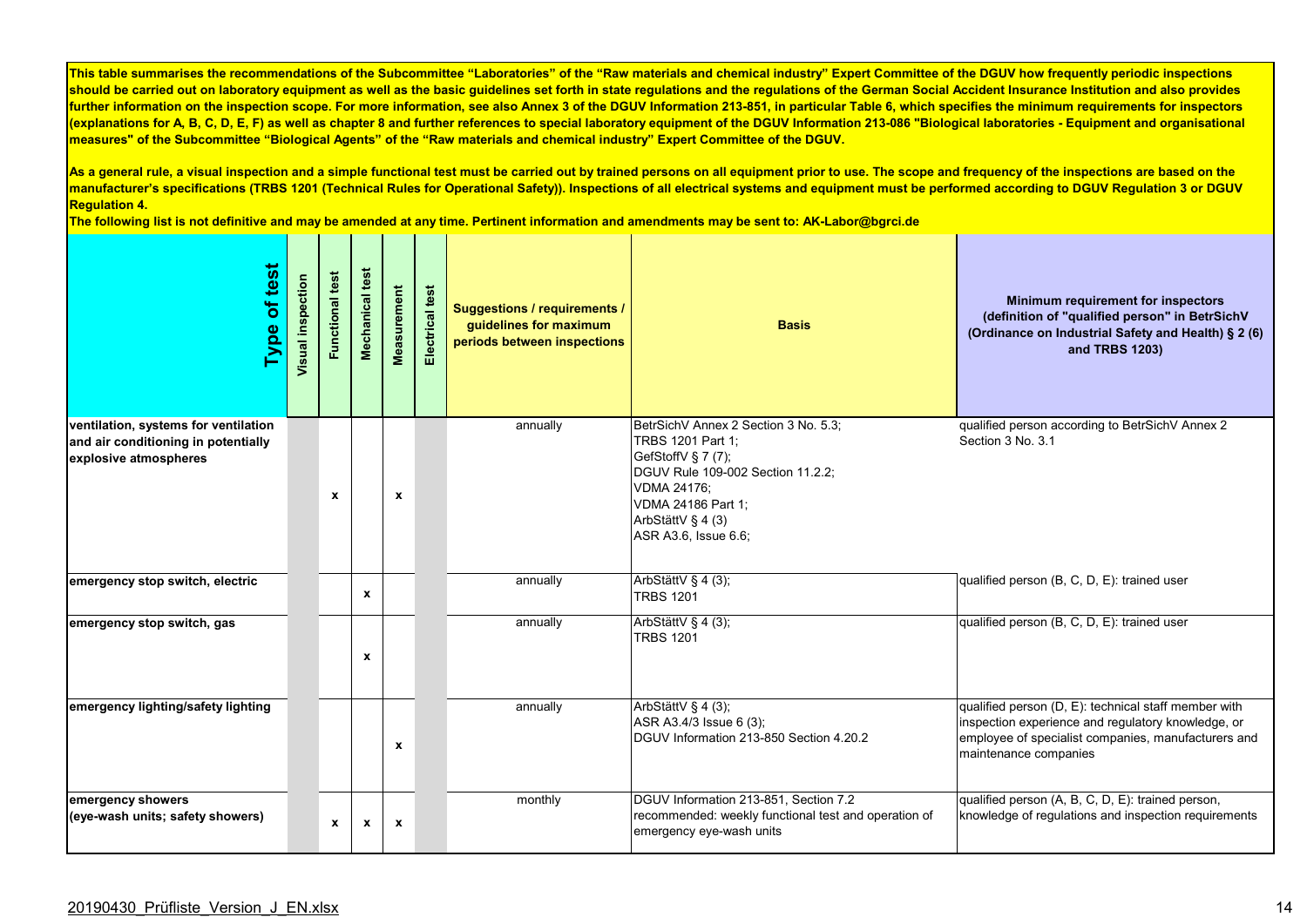As a general rule, a visual inspection and a simple functional test must be carried out by trained persons on all equipment prior to use. The scope and frequency of the inspections are based on the manufacturer's specifications (TRBS 1201 (Technical Rules for Operational Safety)). Inspections of all electrical systems and equipment must be performed according to DGUV Regulation 3 or DGUV **Regulation 4.** 

| of test<br>Type                                           | Visual inspection | Functional test | Mechanical test | <b>Measurement</b> | Electrical test | <b>Suggestions / requirements /</b><br>guidelines for maximum<br>periods between inspections | <b>Basis</b>                                                                                                                                                            | Minimum requirement for inspectors<br>(definition of "qualified person" in BetrSichV<br>(Ordinance on Industrial Safety and Health) § 2 (6)<br>and TRBS 1203)                                               |
|-----------------------------------------------------------|-------------------|-----------------|-----------------|--------------------|-----------------|----------------------------------------------------------------------------------------------|-------------------------------------------------------------------------------------------------------------------------------------------------------------------------|-------------------------------------------------------------------------------------------------------------------------------------------------------------------------------------------------------------|
| emergency power supply                                    |                   |                 |                 | X                  |                 | every 3 years                                                                                | ArbStättV § 4 (3);<br>inspection regulations for safety installations of the<br>federal states of Germany (e.g. Bavaria SPrüfV § 2 (1)<br>No. 7)                        | qualified person (D, E): competent person, technical<br>staff member with inspection experience and regulatory<br>knowledge or employee of specialist companies,<br>manufacturers and maintenance companies |
| personal emergency signal systems                         |                   | $\mathbf x$     |                 | X                  |                 | annually                                                                                     | DGUV Rule 112-139 Sections 3.4.10 and 3.4.13:<br>DGUV Information 212-139 Section 6:<br>DGUV Guideline: use of personal emergency signal<br>systems for hazardous tasks | qualified person (B, C, D, E): trained user, competent<br>person, technical staff member with inspection<br>experience and regulatory knowledge                                                             |
| hoses and fittings on gas supply<br>pipes and gas burners |                   |                 | X               |                    |                 | prior to start-up                                                                            | DGUV Information 213-851 Section 5.2.11.9                                                                                                                               | qualified person (A, B, C, D): person trained in handling<br>and using hoses and fittings                                                                                                                   |
| protective gloves                                         |                   |                 |                 |                    |                 | prior to each use                                                                            | DGUV Rule 112-195 Section 7.1                                                                                                                                           | qualified person (A, B, C, D, E): user trained in the use<br>of protective equipment and in condition requirements                                                                                          |
| protective screens, anti-shatter<br>curtains              |                   | x               |                 |                    |                 | prior to each use                                                                            | <b>TRBS 1201</b>                                                                                                                                                        | qualified person (A, B, C): trained user                                                                                                                                                                    |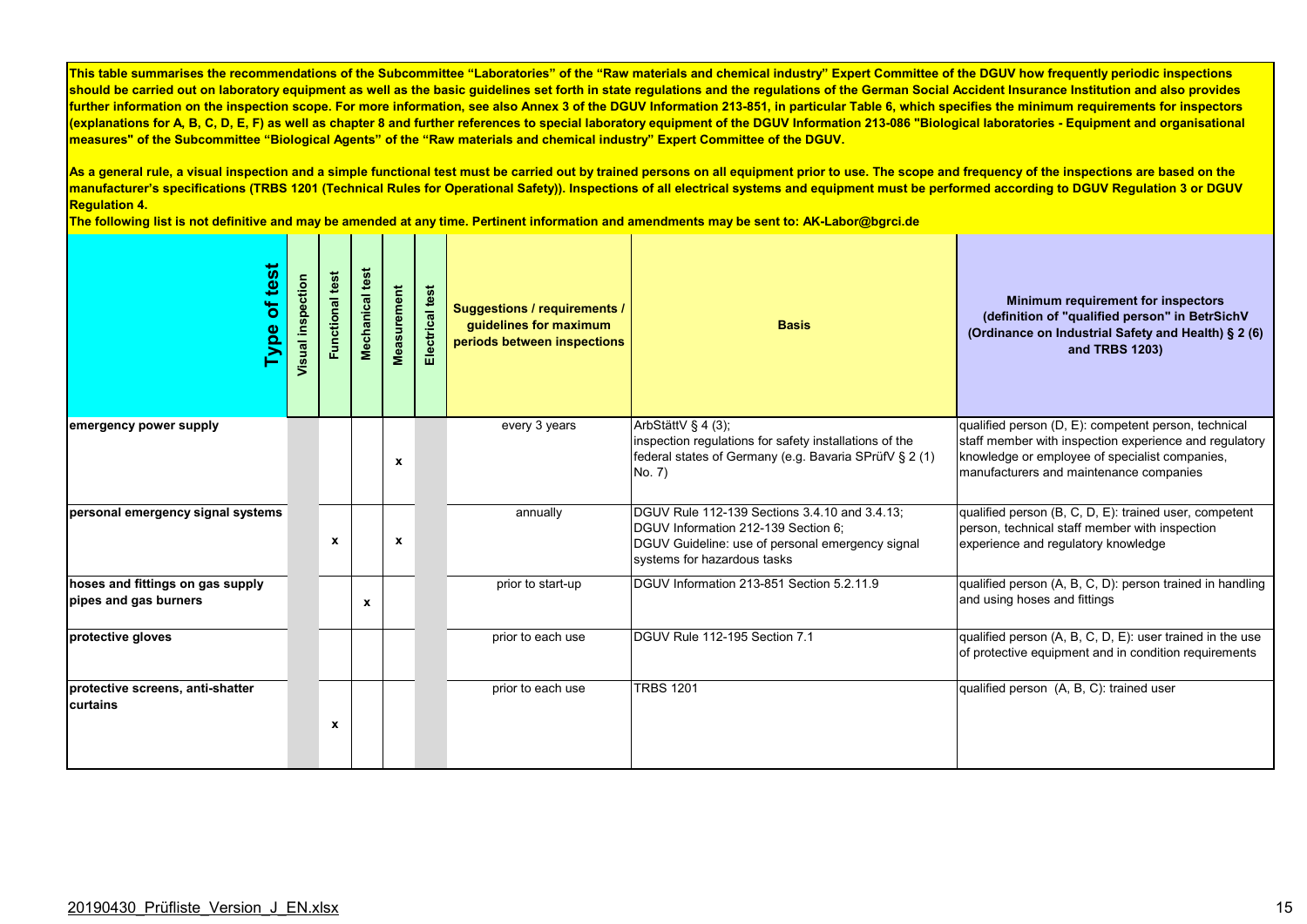As a general rule, a visual inspection and a simple functional test must be carried out by trained persons on all equipment prior to use. The scope and frequency of the inspections are based on the **manufacturer's specifications (TRBS 1201 (Technical Rules for Operational Safety)). Inspections of all electrical systems and equipment must be performed according to DGUV Regulation 3 or DGUV Regulation 4.** 

**The following list is not definitive and may be amended at any time. Pertinent information and amendments may be sent to: AK-Labor@bgrci.de**

| Type of test                                                                                                                                                                                                       | Visual inspection | <b>Functional test</b> | Mechanical test           | Measurement  | Electrical test | <b>Suggestions / requirements /</b><br>guidelines for maximum<br>periods between inspections | <b>Basis</b>                                                                                                                                                                                                                                 | Minimum requirement for inspectors<br>(definition of "qualified person" in BetrSichV<br>(Ordinance on Industrial Safety and Health) § 2 (6)<br>and TRBS 1203)                                    |
|--------------------------------------------------------------------------------------------------------------------------------------------------------------------------------------------------------------------|-------------------|------------------------|---------------------------|--------------|-----------------|----------------------------------------------------------------------------------------------|----------------------------------------------------------------------------------------------------------------------------------------------------------------------------------------------------------------------------------------------|--------------------------------------------------------------------------------------------------------------------------------------------------------------------------------------------------|
| automatic fire extinguishing<br>systems with oxygen-displacing<br>gases                                                                                                                                            |                   | $\mathbf{x}$           | $\mathbf{x}$              | $\mathbf{x}$ |                 | annually by a competent<br>person; every 2 years by an<br>expert<br><b>BetrSichV</b>         | ArbStättV § 4 (3);<br>ASR A2.2 Issue 7.5;<br>Pressure DGUV Information 205-001 Section 8.9:<br>vessel inspection according to  DGUV Information 205-026 Section 7;<br>BetrSichV Annex 2 Section 4 No. 7.10;<br>manufacturer's specifications | qualified person (E): expert or competent person with<br>special training<br>Pressure vessel inspection: ZÜS( (F) or qualified person<br>(E)                                                     |
| labelling for health and safety<br>protection at the workplace                                                                                                                                                     |                   | $\mathbf{x}$           |                           | x            |                 | annually                                                                                     | ArbStättV § 4 (3);<br>ASR A1.3 Issue 4 (13): inspection of effectiveness;                                                                                                                                                                    | qualified person (B, C, D, E): trained person, knowledge<br>of relevant rules and regulations                                                                                                    |
| safety equipment, protective<br>systems (e.g. safety lighting, fire<br>extinguishing systems, signal<br>systems, emergency generators and<br>emergency switches, systems for<br>ventilation and air conditioning ) |                   |                        | $\mathbf{x}$              | $\mathbf{x}$ |                 | annually                                                                                     | ArbStättV § 4 (3);<br>BetrSichV § 4 (5);<br><b>TRBS 1201</b><br>well manufacturer's specifications                                                                                                                                           | qualified person (D, E): competent person, technical<br>staff member with inspection experience and regulatory<br>as knowledge                                                                   |
| safety cabinets for flammable<br>liquids or compressed gases                                                                                                                                                       |                   |                        | $\boldsymbol{\mathsf{x}}$ | $\pmb{\chi}$ |                 | annually (state of the art)                                                                  | BetrSichV § 14 (2);<br>ArbStättV § 4 (3);<br>manufacturer's specifications                                                                                                                                                                   | qualified person (B, C, D, E): competent person,<br>manufacturer training or equivalent experience in the<br>inspection of safety cabinets; employee of the<br>manufacturer, maintenance company |

20190430\_Prüfliste\_Version\_J\_EN.xlsx 16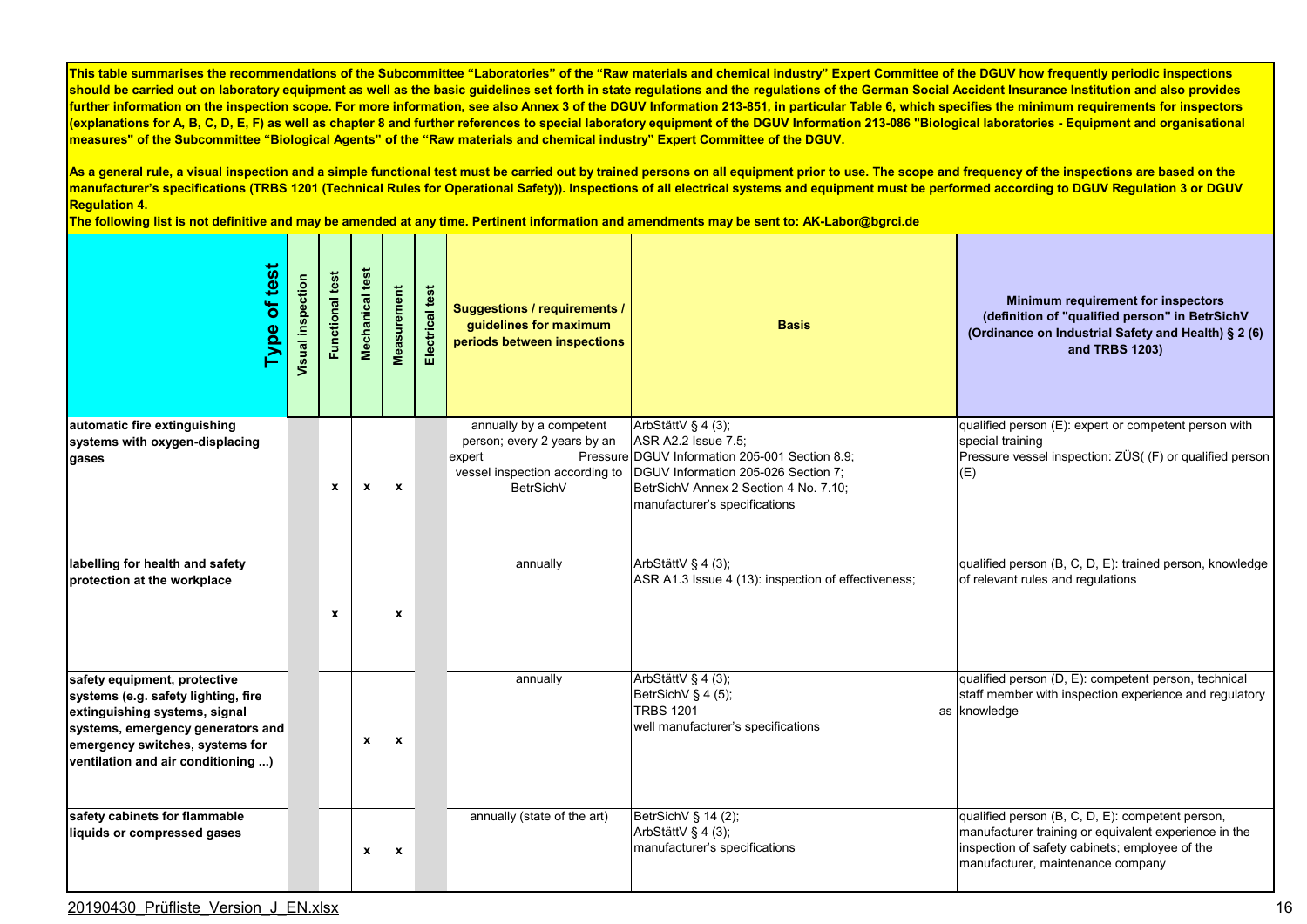As a general rule, a visual inspection and a simple functional test must be carried out by trained persons on all equipment prior to use. The scope and frequency of the inspections are based on the **manufacturer's specifications (TRBS 1201 (Technical Rules for Operational Safety)). Inspections of all electrical systems and equipment must be performed according to DGUV Regulation 3 or DGUV Regulation 4.** 

| Type of test                                                                   | Visual inspection | <b>Functional test</b> | Mechanical test  | Measurement  | Electrical test | <b>Suggestions / requirements /</b><br>guidelines for maximum<br>periods between inspections | <b>Basis</b>                                                                                                                                                                                  | Minimum requirement for inspectors<br>(definition of "qualified person" in BetrSichV<br>(Ordinance on Industrial Safety and Health) § 2 (6)<br>and TRBS 1203)     |
|--------------------------------------------------------------------------------|-------------------|------------------------|------------------|--------------|-----------------|----------------------------------------------------------------------------------------------|-----------------------------------------------------------------------------------------------------------------------------------------------------------------------------------------------|-------------------------------------------------------------------------------------------------------------------------------------------------------------------|
| safety benches for cytostatic agents<br>(air circulation, filter)              |                   | $\mathbf{x}$           | $\mathbf{x}$     | $\mathbf{x}$ |                 | annually                                                                                     | DIN 12980:2005-6<br>(inspection types 3 and 4 in DIN 12980);<br>current draft of DIN 12980:2015-8                                                                                             | qualified person (D, E): competent person; requirement:<br>completion of fume hoods manufacturer training or<br>equivalent knowledge from professional experience |
| safety benches, microbiological<br>safety benches (air circulation,<br>filter) |                   |                        | $\boldsymbol{x}$ | x            |                 | annually (state of the art)                                                                  | BioStoffV § 8 (6);<br>Information Sheet B 011 (9/2004) of BG RCI;<br>see also manufacturer's specifications<br>Information Sheet T 032 of BG RCI (DGUV Information<br>213-857), Section 5.8.3 | qualified person (D, E): competent person; requirement:<br>participation in specialised training, or equivalent<br>knowledge from professional experience         |
| first aid kits                                                                 | $\mathbf{x}$      |                        |                  |              |                 | annually                                                                                     | DGUV Regulation 1 § 25 (2);<br>ASR A4.3 Item 4                                                                                                                                                | qualified person (A, B, C): trained user                                                                                                                          |
| flow switches                                                                  |                   | $\mathbf x$            |                  |              |                 | prior to use                                                                                 | <b>TRBS 1201</b>                                                                                                                                                                              | qualified person (A, B, C): trained user                                                                                                                          |
| centrifuges (with a kinetic engergy<br>of > 200 Nm)                            | X                 | $\boldsymbol{x}$       |                  |              |                 | prior to use                                                                                 | BetrSichV § 14 (2),<br><b>TRBS 1201:</b><br><b>DGUV</b><br>Rule 100-500 Chapter 2.11 Part 3 Section 3.5.1;<br>DGUV Principle 313-001, Section 2.1                                             | qualified person (B, C, D): trained user<br>see<br>also VDI 4068 Sheet 11                                                                                         |